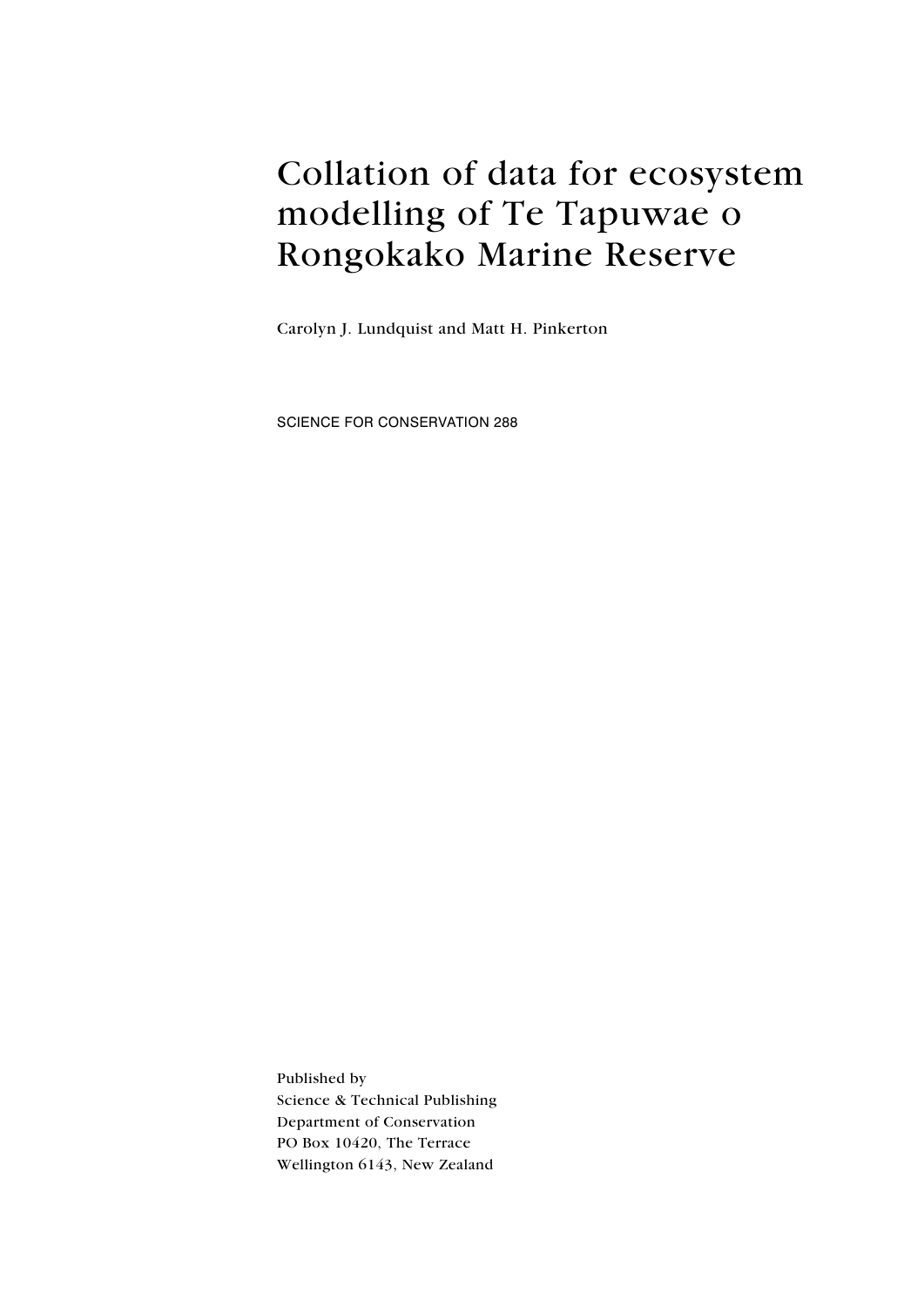Cover: Aerial photograph of the Te Tapuwae o Rongokako Marine Reserve, Gisborne. Photo: Kerry Fox, Department of Conservation.

Science for Conservation is a scientific monograph series presenting research funded by New Zealand Department of Conservation (DOC). Manuscripts are internally and externally peer-reviewed; resulting publications are considered part of the formal international scientific literature. Individual copies are printed, and are also available from the departmental website in pdf form. Titles are listed in our catalogue on the website, refer www.doc.govt.nz under Publications, then Science & technical.

© Copyright July 2008, New Zealand Department of Conservation

ISSN 1173–2946 (hardcopy) ISSN 1177–9241 (web PDF) ISBN 978–0–478–14435–2 (hardcopy) ISBN 978–0–478–14436–9 (web PDF)

This report was prepared for publication by Science & Technical Publishing; editing and layout by Amanda Todd. Publication was approved by the Chief Scientist (Research & Development Group), Department of Conservation, Wellington, New Zealand.

In the interest of forest conservation, we support paperless electronic publishing. When printing, recycled paper is used wherever possible.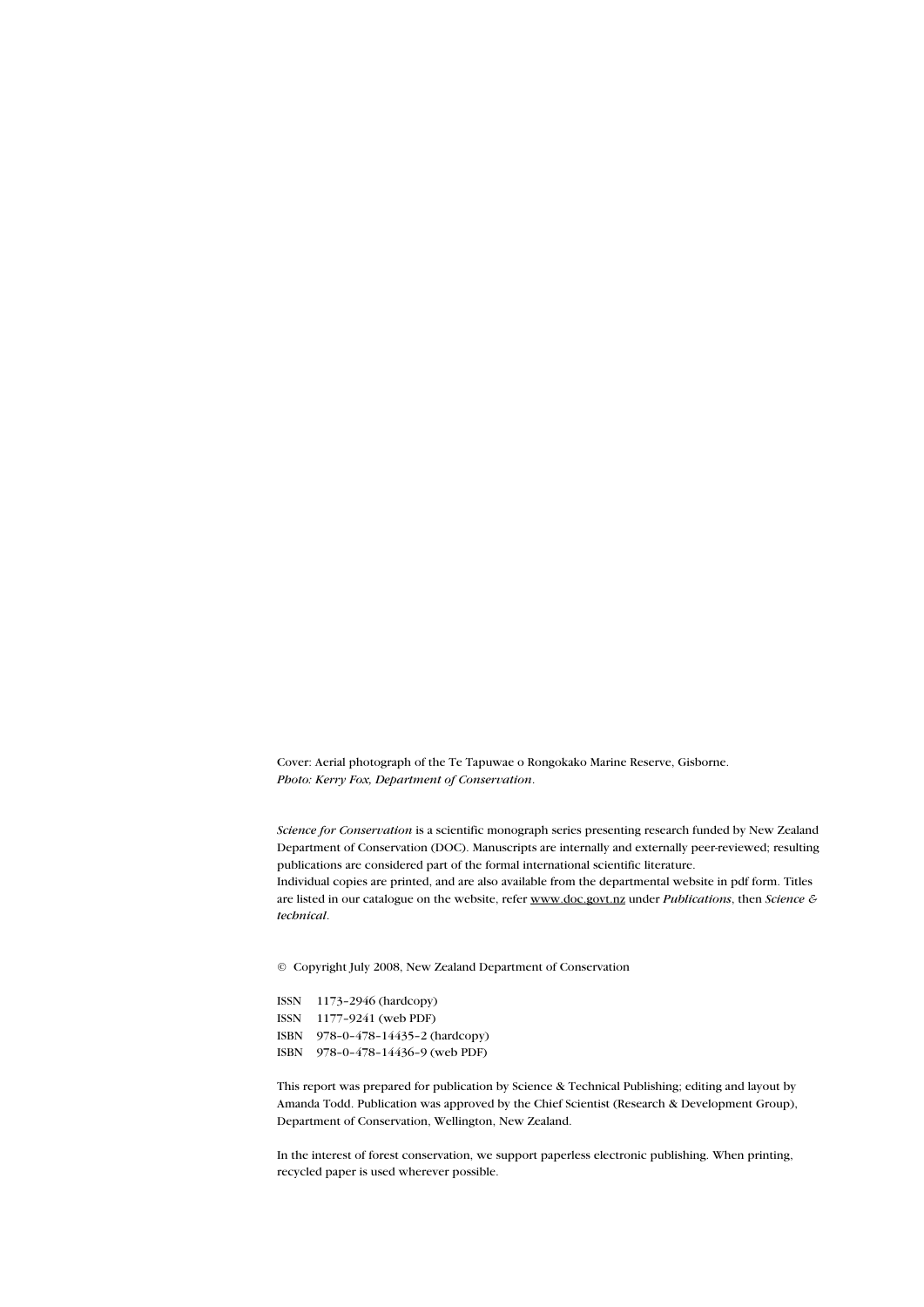# **CONTENTS**

| Abstract |         |                                                               | 5  |
|----------|---------|---------------------------------------------------------------|----|
| 1.       |         | Introduction                                                  | 6  |
|          | 1.1     | Background                                                    | 6  |
|          | 1.2     | Region of study                                               | 7  |
|          | 1.3     | Ecosystem modelling                                           | 8  |
| 2.       |         | The model                                                     | 9  |
|          | 2.1     | Carbon-budget modelling approach                              | 9  |
| 3.       | Methods |                                                               | 12 |
|          | 3.1     | Data and decisions required                                   | 12 |
|          | 3.2     | Habitat-based estimation of biomass                           | 16 |
|          | 3.3     | Estimation of diet composition and conversion of biomass into |    |
|          |         | carbon                                                        | 23 |
| 4.       |         | Estimation of trophic group parameters                        | 24 |
|          | 4.1     | Detritus                                                      | 24 |
|          | 4.2     | Bacteria                                                      | 25 |
|          | 4.3     | Phytoplankton                                                 | 26 |
|          | 4.4     | Microphytobenthos and epiphytal algae                         | 32 |
|          | 4.5     | Macroalgae                                                    | 33 |
|          | 4.6     | Other primary producers                                       | 40 |
|          | 4.7     | Zooplankton                                                   | 41 |
|          | 4.8     | Macro- and microinvertebrates                                 | 42 |
|          | 4.9     | Encrusting invertebrates                                      | 49 |
|          | 4.10    | Sea cucumbers                                                 | 52 |
|          | 4.11    | Mobile predatory invertebrates                                | 53 |
|          | 4.12    | Mobile grazing invertebrates                                  | 57 |
|          | 4.13    | Lobsters                                                      | 63 |
|          | 4.14    | Fishes                                                        | 66 |
|          | 4.15    | Birds-shorebirds and seabirds                                 | 73 |
|          | 4.16    | Marine mammals                                                | 78 |
| 5.       |         | Diet fraction modelling                                       | 78 |
| 6.       |         | Discussion                                                    | 81 |
|          | 6.1     | Characterisation of Te Tapuwae o Rongokako Marine Reserve     |    |
|          |         | ecosystem                                                     | 81 |
|          | 6.2     | Status of the trophic model parameters                        | 82 |
|          | 6.3     | Recommendations for future research                           | 83 |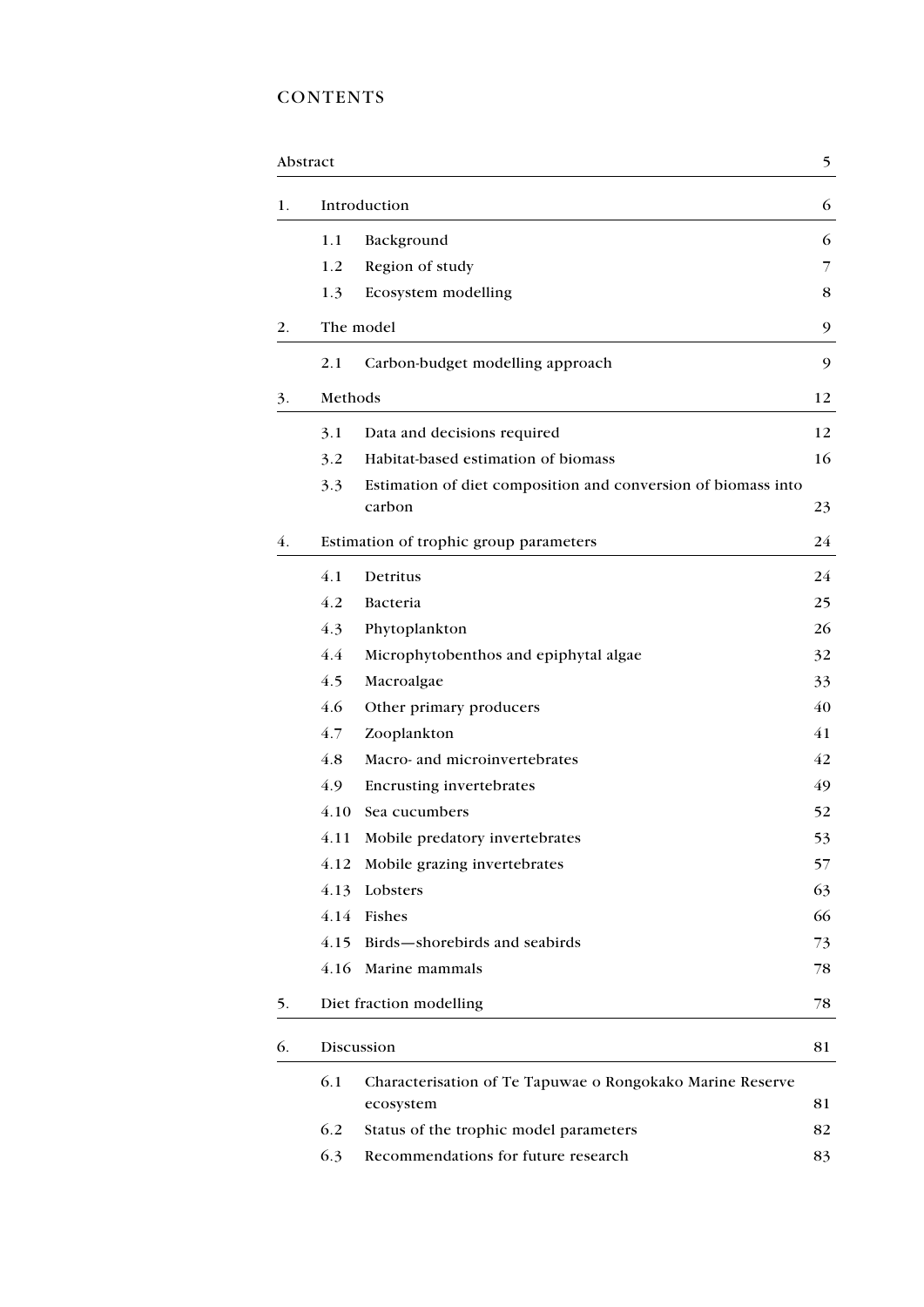|    | Acknowledgements                                                     | 85 |
|----|----------------------------------------------------------------------|----|
| 8. | References                                                           | 86 |
|    | Appendix 1                                                           |    |
|    | Complete dataset of trophic parameters and diet composition based on |    |
|    | Te Tapuwae o Rongokako Marine Reserve                                | 96 |
|    | Appendix 2                                                           |    |

Stable isotope analysis of lobster diet 100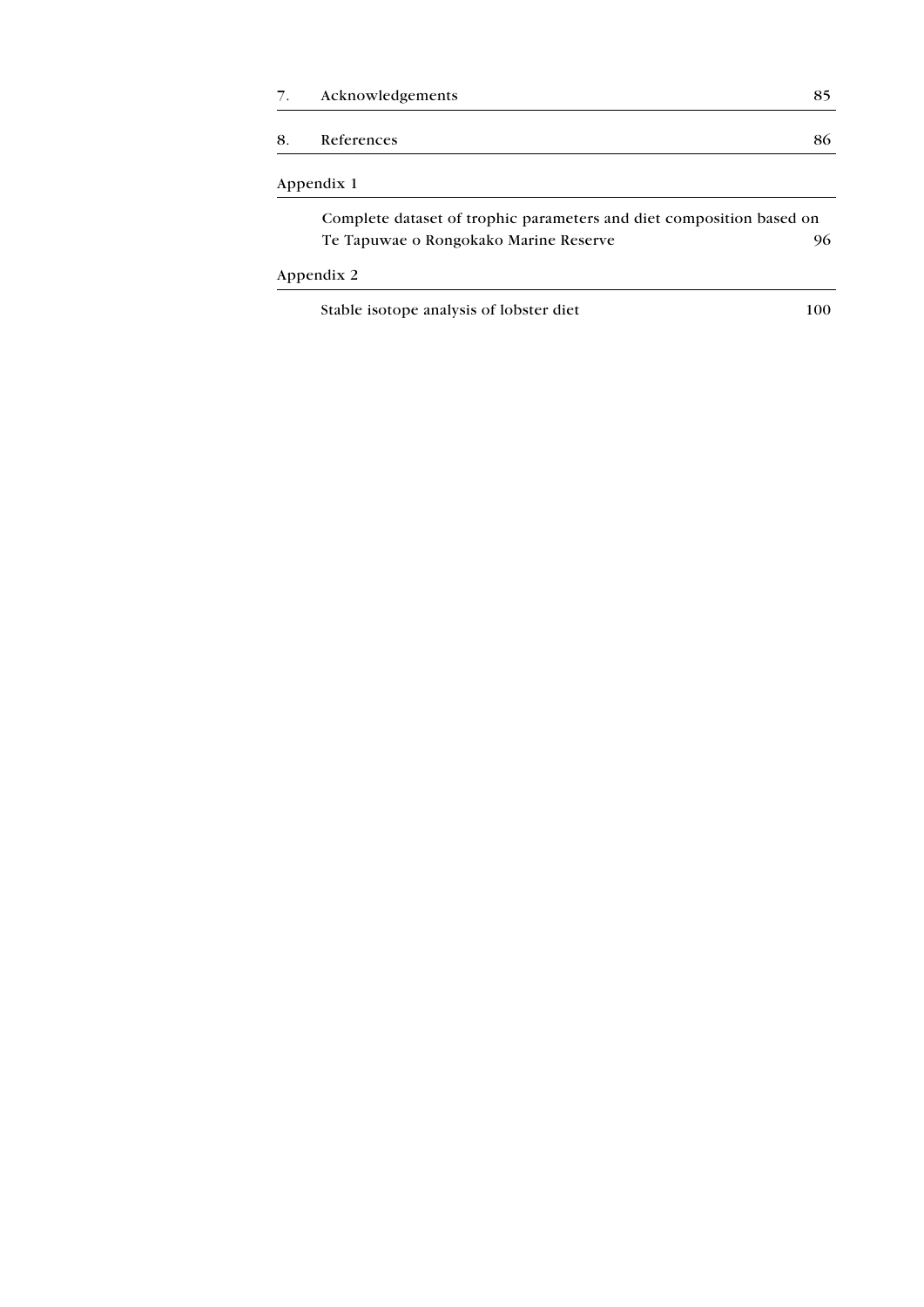# Collation of data for ecosystem modelling of Te Tapuwae o Rongokako Marine Reserve

### Carolyn J. Lundquist<sup>1</sup> and Matt H. Pinkerton<sup>2</sup>

- <sup>1</sup> National Institute of Water and Atmospheric Research, PO Box 11115, Waikato Mail Centre, Hamilton 3240, New Zealand. Email: c.lundquist@niwa.co.nz
- <sup>2</sup> National Institute of Water and Atmospheric Research, Private Bag 14901, Kilbirnie, Wellington 6241, New Zealand

## **ABSTRACT**

In New Zealand, our understanding of coastal marine ecosystems is surprisingly limited. Ecosystem models that link all species in a food web via energy transfer can be valuable tools for increasing our understanding of these ecosystems. We present the data required to build a balanced ecosystem model for the coastal marine region surrounding and including Te Tapuwae o Rongokako Marine Reserve, near Gisborne, New Zealand. We consolidate species into 22 groups and discuss them in detail, presenting additional information for subgroups and individual species as available. We review the literature and field data used to estimate values for each group as well as for the system as a whole. We also outline how we defined the spatial extent of many groups. For each group, we discuss the variability within estimates of four main data types (biomass, production rates, consumption rates and diet preferences) and we outline different ways to estimate diet composition to maximise the realism of such models. We are relatively confident that the data presented here accurately represent the structure and function of the ecosystem. However, there are many groups for which better information would improve model reliability. Therefore, we should aim to fill these knowledge gaps in the future, to better inform ecosystem models for coastal marine systems.

Keywords: rocky reef, temperate, ecosystem model, trophic model, New Zealand, marine reserve

<sup>©</sup> Copyright July 2008, Department of Conservation. This paper may be cited as:

Lundquist, C.J.; Pinkerton, M.H. 2008: Collation of data for ecosystem modelling of Te Tapuwae o Rongokako Marine Reserve. Science for Conservation 288. Department of Conservation, Wellington. 103 p.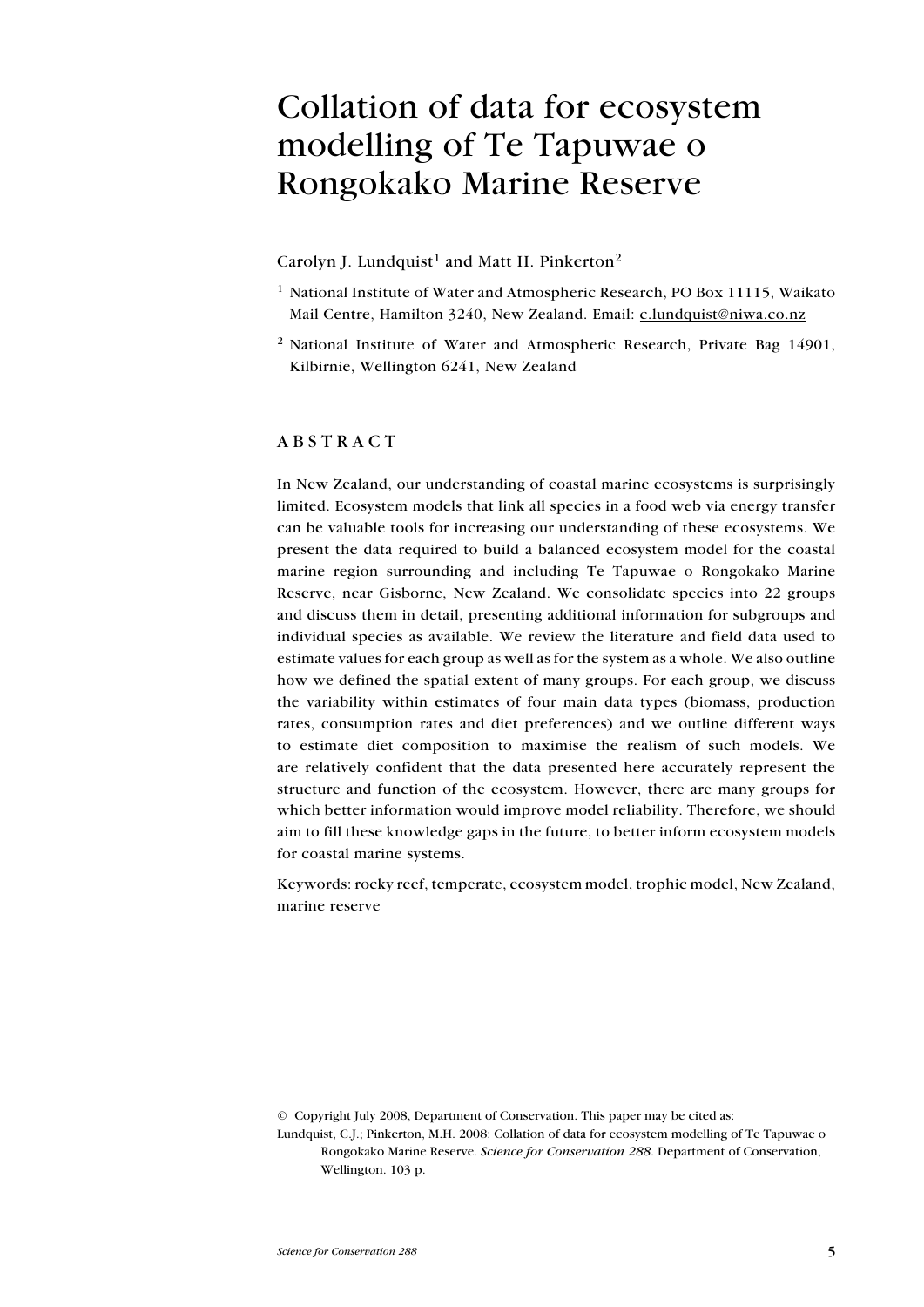# 1. Introduction

## 1.1 BACKGROUND

Our understanding of coastal marine ecosystems in New Zealand is surprisingly limited. Though we are continually adding to our knowledge of population, community and ecosystem processes, our ability to predict the impacts of acute and chronic disturbances on coastal marine communities is limited. Our ultimate goal is to predict with confidence how different management strategies (e.g. no-take reserves, customary fisheries reserves such as taiapure and mataitai, and commercial and recreational fishing regulations) and varying environmental conditions will affect coastal marine communities. Long-term monitoring at some marine reserves in northeastern New Zealand has demonstrated restored abundances of previously fished predator populations such as snapper (Pagurus auratus) and lobster (Jasus edwardsii), and subsequent changes in community structure through indirect effects and trophic cascades, where changes in abundance of species at the top of the food chain result in changes to species at lower levels of the food chain (Shears & Babcock 2003). In these reserves, the restoration of these predator populations has resulted in decreased abundance of Evechinus chloroticus (sea urchin or kina) and increased abundance and productivity of algal (kelp) assemblages. However, recovery times of harvested populations (and the marine community as a whole), and the time taken for other indirect trophic effects to occur, differ between reserves, depending on environmental variability and the relative importance of grazing invertebrates at each site (Kelly et al. 2000; Davidson et al. 2002; Kelly et al. 2002; Shears & Babcock 2003; Willis et al. 2003). In addition, some trophic impacts have been unexpected due to our incomplete understanding of the ecological processes that occur in subtidal rocky reef ecosystems (Langlois & Ballantine 2005).

Many new ecological tools can help us to predict disturbance impacts and longterm changes in coastal marine communities. Trophic ecosystem models, where all species in an ecosystem are connected via energy transfer, are one tool we can use to better understand the ecological processes and interactions in a typical New Zealand coastal ecosystem.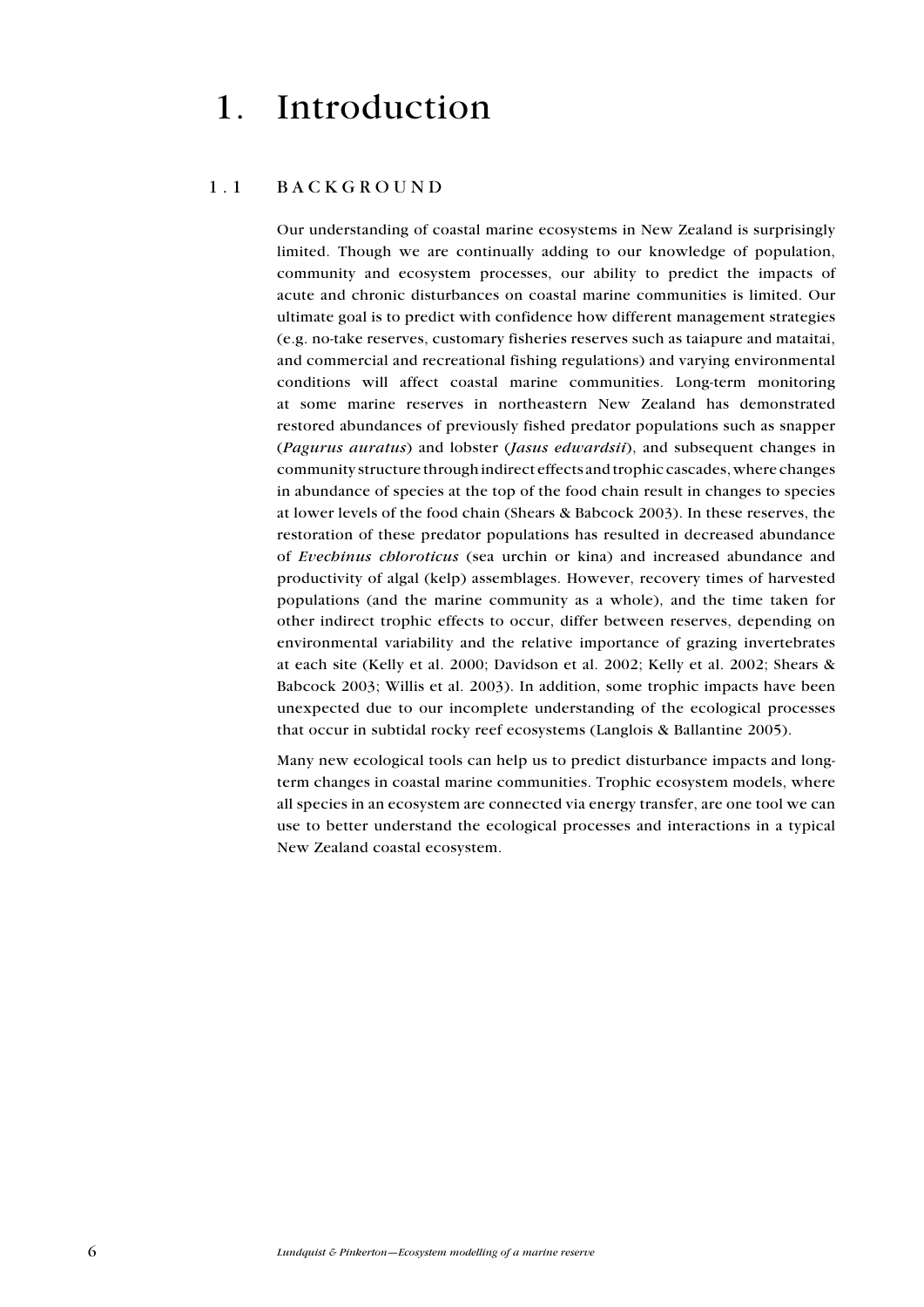## 1.2 REGION OF STUDY

Te Tapuwae o Rongokako Marine Reserve near Gisborne, North Island, New Zealand, was chosen as the area of emphasis for this project. The present study aimed to characterise different species assemblages and trophic levels in the marine reserve to assess how different management regimes (taiapure, mataitai, commercial and recreation fishery regulations, and marine protected areas) contribute to meeting customary conservation objectives. This project discusses the development of an ecosystem model that synthesises the available information on the coastal marine species and habitats in the region to determine the baseline ecological interactions that define this coastal marine ecosystem.

The reserve consists of a 2452-ha no-take area that includes both hard- and soft-sediment intertidal and subtidal communities to depths of approximately 50 m. At the time of the marine reserve application in 1998, nine habitat types were identified within the reserve: sandy beaches, intertidal reef platforms, inshore reef—shallow weed zones, inshore reef—urchin barrens, inshore reef kelp forest, inshore reef—deep reef slope, sediment flats, offshore reef—rock pinnacles, and deep mud flats (DOC & Ngati Konohi 1998). During the application process the boundary was amended, and when the reserve was gazetted in 1999, Monowai Rocks (the offshore reef habitat listed above) was excluded (DOC 2003). The area has high cultural significance as the resting place of the ancestor Paikea ('whale rider'), and the local Maori (Ngati Konohi) jointly proposed that this area be designated as a marine no-take reserve. Ngati Konohi have also proposed to manage the area to the north for traditional fishing as a mataitai customary fishery reserve (proposal in process). In the customary fishery, targeted species include many intertidal grazers (kina, paua, pupu (gastropods) and ngakihi (limpets)) and macroalgae, which are collected primarily from the extensive intertidal reef platforms in the region.

This region is particularly suitable for a study of ecological processes and interactions in a typical New Zealand coastal ecosystem because trophic cascades may be occurring as a result of the increase in the abundance of large predators that has occurred since the reserve was gazetted. For example, in Te Tapuwae o Rongokako Marine Reserve, there has been an increase in lobster (*Jasus edwardsif*) density, and lobsters have been observed migrating onto the intertidal reef platform and feeding on intertidal invertebrates at high tide. However, the impact of this increasing abundance of predators on the abundance of intertidal grazing species is unknown. A detailed understanding of the ecological dynamics of this coastal marine ecosystem can increase our understanding of this system, and potentially allow predictions to be made of long-term changes in community structure due to various management and/or environmental regimes.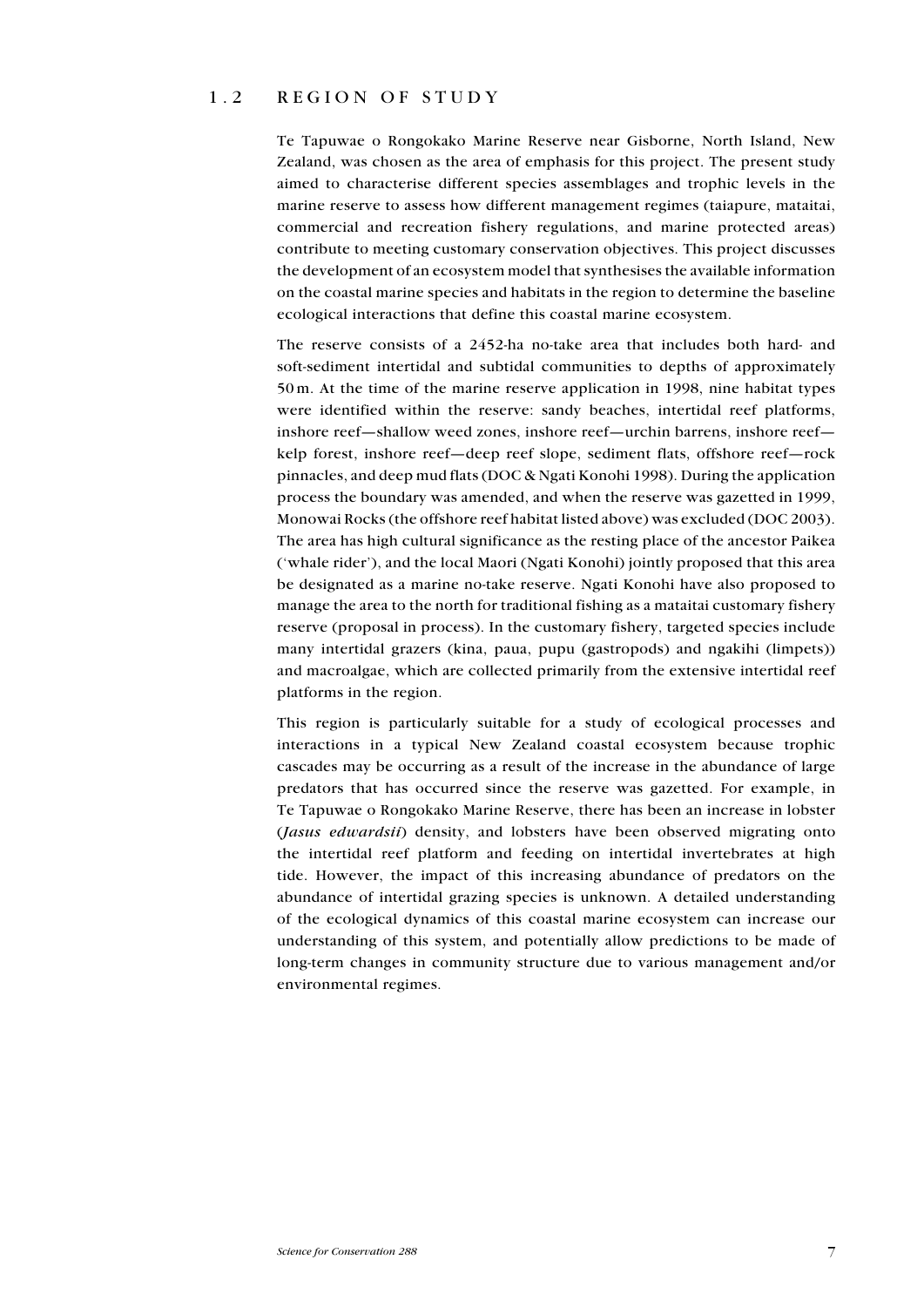## 1.3 ECOSYSTEM MODELLING

Trophic models can be used to analyse the effects of varying environmental conditions or the implementation of different management options (e.g. reserve status, traditional fishing (mataitai), and commercial and recreational fishing) on different trophic groups and the responses of other components of the system. More generally, a complete trophic model should inform us about how New Zealand coastal marine ecosystems function.

To better understand the effects of reserve protection within Te Tapuwae o Rongokako Marine Reserve and among the neighbouring habitats, models can be used to describe ecological processes and interactions between species and trophic groups. In this report, we describe the data collection phase, which is the first step in creating a balanced trophic model for this region to quantify transfers of organic material between different species. Our objective is to provide a review of how we have made parameter estimates for this coastal marine ecosystem, to assist with any future ecosystem models of New Zealand coastal marine ecosystems. The estimates we discuss are suitable for usage in the 'Ecopath with Ecosim' mass-balance food web model (Christensen & Walters 2004; Christensen et al. 2005), or similar trophic models based on organic matter transfer between different species such as the one we used (for model balancing, see Pinkerton et al. in press).

We first present a brief review of a typical trophic ecosystem modelling approach, and parameters required for most trophic modelling packages. We then review the protocol we used to define the spatial and temporal scale for the model dataset, and define habitats within the model region. We then discuss the parameter estimates for 22 trophic groups chosen to represent the relevant interactions within the model system. Finally, we present spreadsheets of the data to be entered into a preliminary model, following which balancing or other model manipulation would be required.

Coastal marine ecosystems in other parts of New Zealand are likely to have different parameters that are important, due to different abundances of various trophic groups and possibly also differences in diet and trophic parameters. However, the information provided in this report should enable other researchers to determine the combination of input parameters (e.g. biomass, production, consumption and diet compositions of different trophic groups) for trophic groups in their own region, which can then be used to develop a balanced trophic model using the trophic model software of their choice.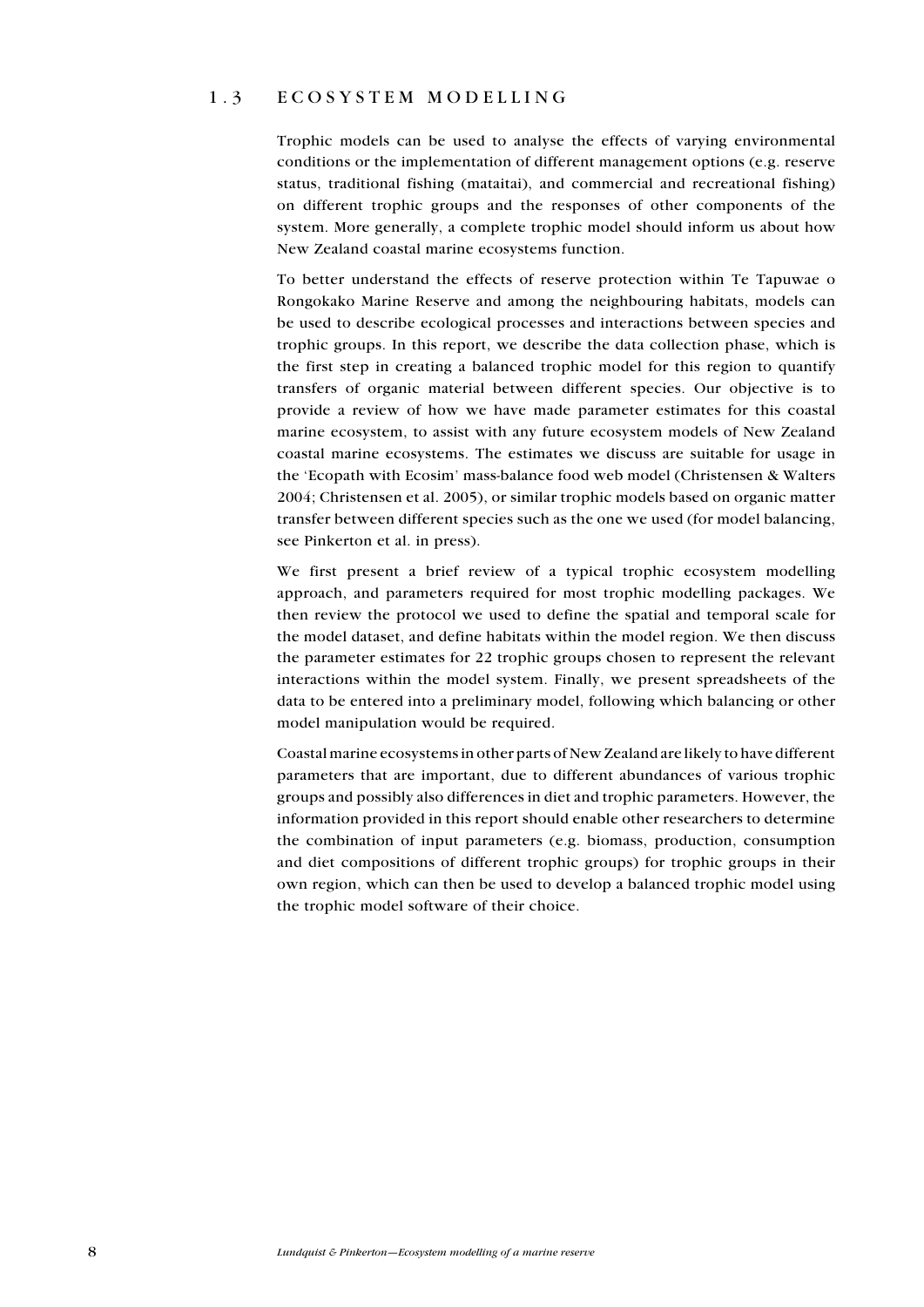# 2. The model

Here we present a brief review of trophic ecosystem models to illustrate the trophic groups and parameters required to build a trophic model of a coastal New Zealand ecosystem. While we describe groups based on our analysis of the Te Tapuwae o Rongokako region, our goal is to present a review of published information for coastal trophic groups in New Zealand, and examples of methods that can be used to generate the parameters from available data.

## 2.1 CARBON-BUDGET MODELLING APPROACH

We present methods for data collation to generate the parameters necessary to develop a trophic ecosystem model based on the fundamental conservation of carbon approach used by 'Ecopath with EcoSim' (hereafter referred to as Ecopath) (e.g. Christensen & Walters 2004; Christensen et al. 2005). Ecopath and other trophic mass-balanced models (such as the model used in the National Institute of Water & Atmospheric Research (NIWA) analysis of the Te Tapuwae o Rongokako dataset; Pinkerton et al. in press) represent ecosystem dynamics through a set of linear equations that represent functional groups within the ecosystem. The NIWA trophic model differs from the standard Ecopath approach primarily in its balancing method and its treatment of detrital groups, as explained in sections 2.1.1–2.1.3. Otherwise, data collation and parameters for both models are the same.

Mass-balanced models represent a static (non-time evolving) snapshot of the energy flows within an ecosystem. The approach should be considered descriptive and does not employ any 'mechanistic' information about the system. Organic carbon is generally used as the model 'currency' (though other 'energy' currencies could be used). Here we develop parameters based on a time interval of 1 year.

Carbon flow through a given 'compartment' (species or trophic group) over a fixed period of time is balanced according to Equation 1:

$$
\int \mathbf{B}_{i} \left( \frac{\mathbf{P}_{i}}{\mathbf{B}_{i}} \right) \mathbf{E} \mathbf{E}_{i} - \sum_{j=1}^{n} \mathbf{B}_{j} \left( \frac{\mathbf{Q}_{j}}{\mathbf{B}_{j}} \right) \mathbf{D} \mathbf{C}_{ji} - \mathbf{E} \mathbf{X}_{i} = 0
$$
\n(1)

where  $B_i$  is the biomass of compartment (species or trophic group) *i*,  $P_i/B_i$  is the production/biomass ratio,  $EE_i$  is the ecotrophic efficiency of *i* (see below),  $Q_j/B_j$  is the consumption/biomass ratio of j, DC<sub>ji</sub> is the fraction of prey i in the average diet of predator  $j$ , EX $_i$  is the export of  $i$ , and  $n$  is the total number of trophic compartments. This equation is not applied to the detrital compartments.

## 2.1.1 Ecotrophic efficiency

'Ecotrophic efficiency' is defined by Ecopath as the fraction of production that is used in the system, i.e. consumed by other groups in the food web or exported. Ecotrophic efficiency is typically used in carbon-budget models to establish a balance point so that all flows of organic carbon in the system are accounted for. Values of ecotrophic efficiency between 0 and 1 imply that some biomass is not available to predators or exported or accumulated in the system. This material is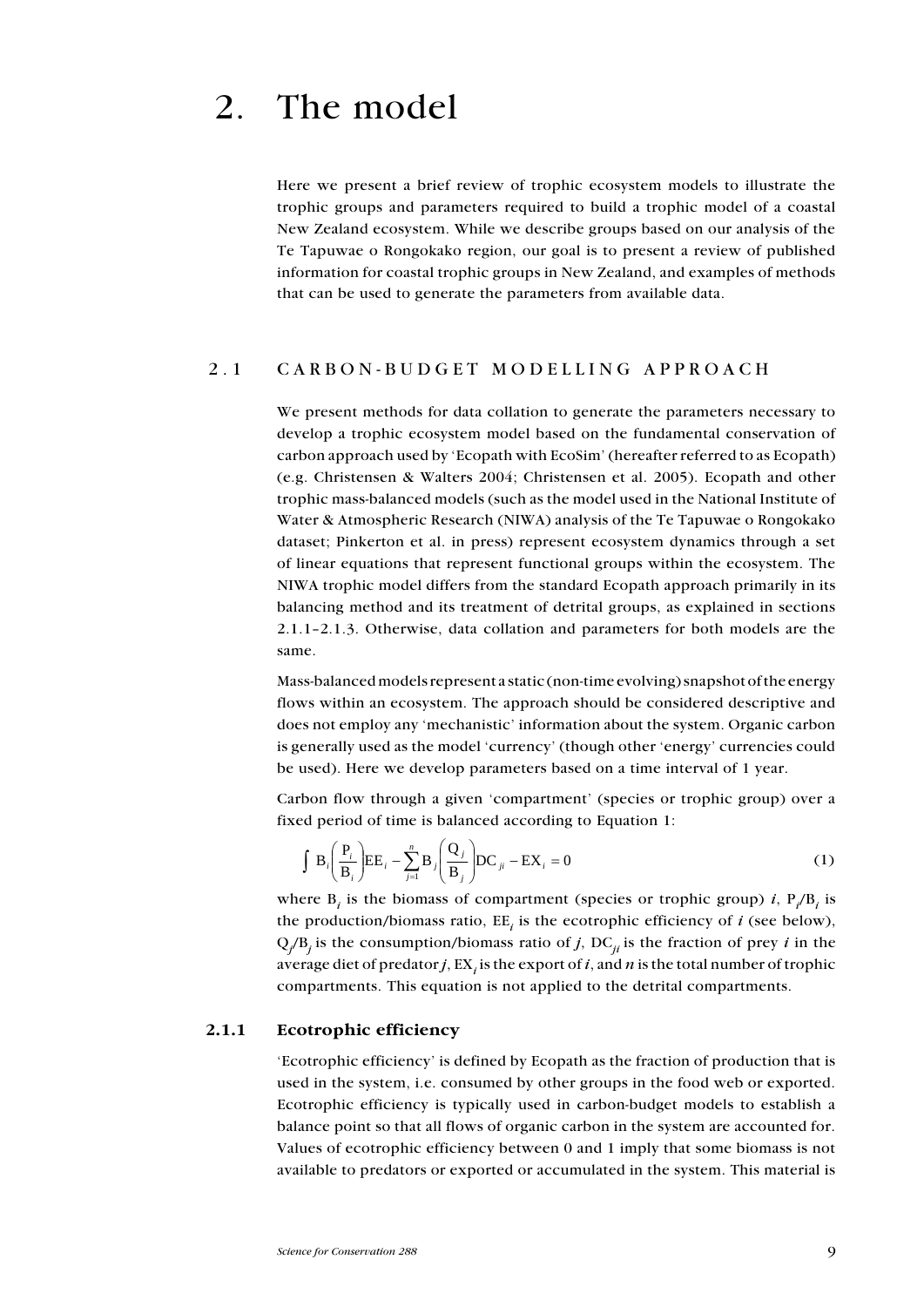typically assumed to enter the detrital pool, where it is decomposed by bacterial action. Note that material that is 'unavailable to the system' cannot be consumed by scavengers in normal ecosystem models. Ecotrophic efficiencies less than zero or greater than unity have no biologically valid interpretation and imply that the system is not realistic. Generally, ecotrophic efficiencies are calculated within Ecopath as part of the balancing process, i.e. three of the parameters  $B_i$ ,  $P_i/B_i$ ,  $Q_i/B_j$  or  $EE_i$  need to be inputed, and the fourth (usually  $EE_i$ ) is then calculated from the other three.

We (the authors) believe that this approach may be realistic for smaller organisms (phytoplankton, micro- and mesozooplankton, and meiobenthos), but is inappropriate for larger organisms (macrozooplankton, fish, etc.). Whereas small organisms that die for reasons other than direct predation (e.g. old age, disease or injury) may be remineralised by bacterial action, we suggest that larger organisms that die in the sea are unlikely to be broken down by bacterial action but rather will be consumed by a range of scavenging or predatory fauna. These dead organisms should not, therefore, be included in the detrital pool. Instead, in most cases, we think it is reasonable to assume that a particular species is likely to be consumed by similar organisms when it is dead as to when it is alive, i.e. that predators of an organism will take it whether it is alive or dead. As a result, the NIWA trophic model handles detritus, and thus ecotrophic efficiency, in a different way from the Ecopath software. It is assumed that ecotrophic efficiency can only be zero or unity: zero is used for all trophic groups that have no predators, and one is used for all other groups.

#### 2.1.2 Export and detritus

The net export from a compartment is the result of a combination of four components:

$$
EX_i = ACC_i + EM_i - IM_i + F_i
$$
 (2)

where  $ACC<sub>i</sub>$  is the accumulation of biomass over timescales longer than a year;  $EM<sub>i</sub>$  (emigration) is loss of material from the system, e.g. due to advection, swimming out of the system, or beach cast of macroalgae; IM, (immigration) is material entering the system by similar processes; and  $F_i$  is removal of biomass by fishing over the course of a year. The input of bait to the ecosystem is included as a negative fishing export (i.e. an import).

Phytoplankton and other autotrophs are defined as having exactly zero consumption (i.e. these organisms create their own energy and do not consume other trophic groups). In Ecopath, the detrital compartment(s) (typically the nth) accumulates all 'lost' production (i.e. that which is not available to other trophic groups) from all the  $(n-1)$  non-detrital groups. Ecopath users can constrain the system with respect to detritus based on how many detrital and/or detritus-consuming trophic groups are included in the model. However, the biomass of particulate and dissolved material in Te Tapuwae o Rongokako Marine Reserve is poorly known, we lack measurements of the long-term accumulation rates of benthic detritus and the input of dissolved detrital material from rivers, and the biomass and productivities of bacteria (assumed to be the main consumers of detrital material) in the study area are not known. Therefore, the NIWA trophic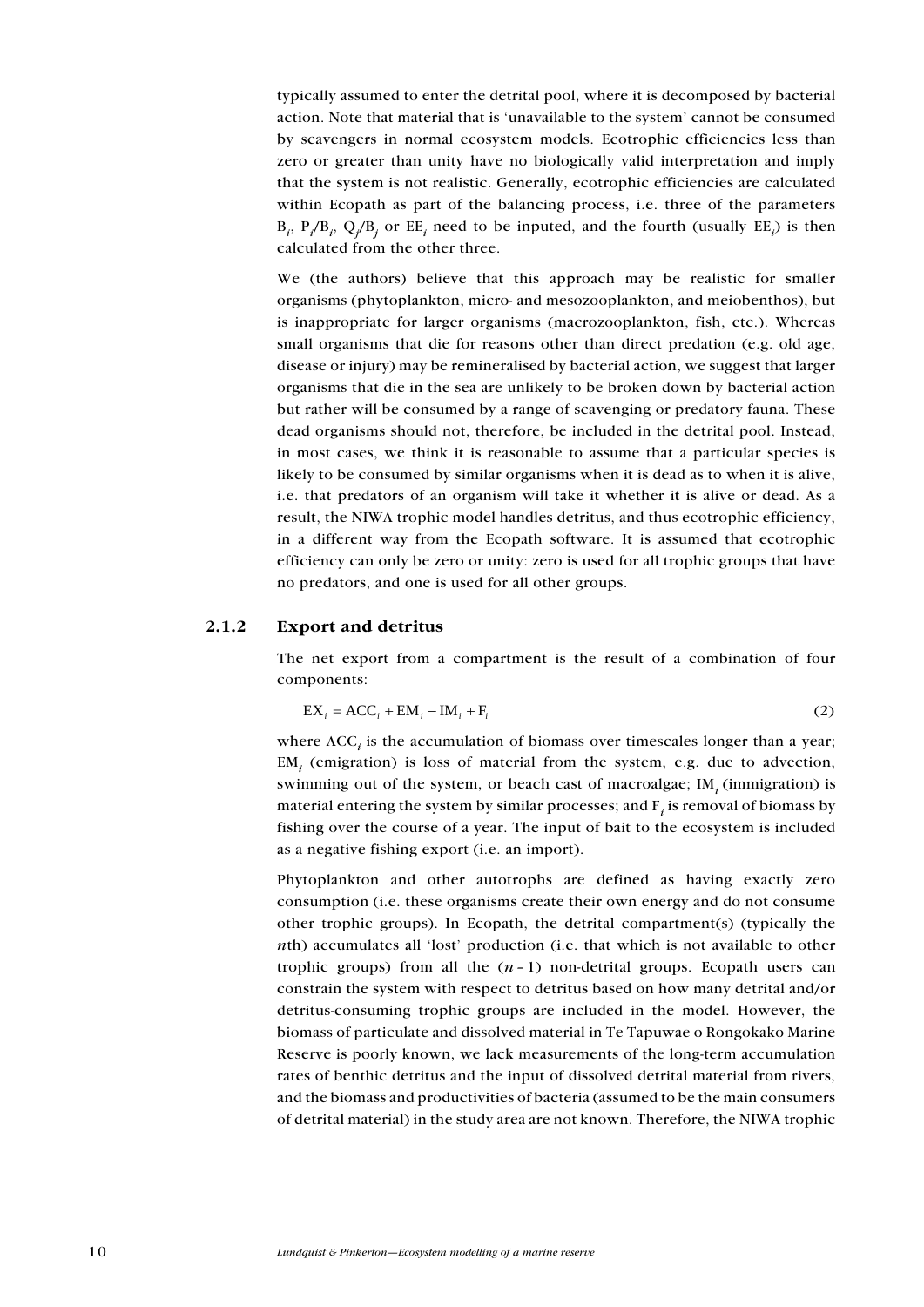model does not use detritus as a constraint on the cycling of organic matter in the ecosystem, instead choosing to make different assumptions about how detritus is incorporated into the system (described below, and in more detail in section 4.1).

#### Model balancing

The system of trophic groups is described by a set of  $n$  linear equations that has *m* unknown (or poorly known) parameters, where  $m > n$ . For each trophic compartment, the set of  $m$  parameters includes B,  $P/B$ ,  $Q/B$  and EX, as well as the diet fractions for the system, which describe the transfer of material from one trophic group to another (Ecopath also includes EE for each trophic compartment). An additional set of constraints specifies that the diet fractions for each predator sum to unity.

This formulation of the model is an under-constrained system, so that we may expect a number of solutions to span the feasible parameter space. However, we note that the system is likely to have a single optimal solution since, for example, B always occurs with either P/B or Q/B so that these are not independent variables within the system. Standard matrix algebra that is typically used to solve ecosystem budget problems can give highly unreliable results where the transfer is singular. The Ecopath solution to this problem is to limit the number of model parameters that are allowed to vary to one per constraint, so that there is a unique solution. However, the NIWA trophic model differs from Ecopath as we do not think a unique 'balance point' is appropriate. Instead, rather than subjectively varying individual parameters to find a balanced model, the NIWA trophic model uses Singular Value Decomposition (Press et al. 1992) to explore the feasible parameter space. The balancing procedure finds a balance point such that the total magnitude of the changes to all parameters from the initial estimate is minimised. All parameters are changed simultaneously, including biomass, diet composition, production and consumption. Changes are calculated relative to estimated uncertainty factors for each parameter, allowing for the fact that some parameters are better known than others. In contrast, Ecopath obtains a balance point by allowing only one parameter per trophic compartment to vary. Diet fractions in Ecopath are fixed. It is likely that future versions of Ecopath will incorporate methods of determining a range of feasible solutions that are similar to the balancing method of the NIWA trophic model.

For each balanced snapshot of the ecosystem, carbon flow is balanced within each compartment using Equation 3:

$$
\left(\frac{\mathbf{Q}_i}{\mathbf{B}_i}\right) = \left(\frac{\mathbf{P}_i}{\mathbf{B}_i}\right) + \left(\frac{\mathbf{R}_i}{\mathbf{B}_i}\right) + \left(\frac{\mathbf{Q}_i}{\mathbf{B}_i}\right) \mathbf{U}_i
$$
\n(3)

where the symbols are as in Equation 1,  $R_i$ , is the respiration of component i, and U<sub>i</sub> is the fraction of food consumed by component  $i$  that is not assimilated. Respiration must be positive for all compartments in an ecosystem for the solution to be considered reasonable, which implies that:

$$
\left(\frac{\mathbf{P}_i}{\mathbf{Q}_i}\right) < \left(\mathbf{I} - \mathbf{U}_i\right) \tag{4}
$$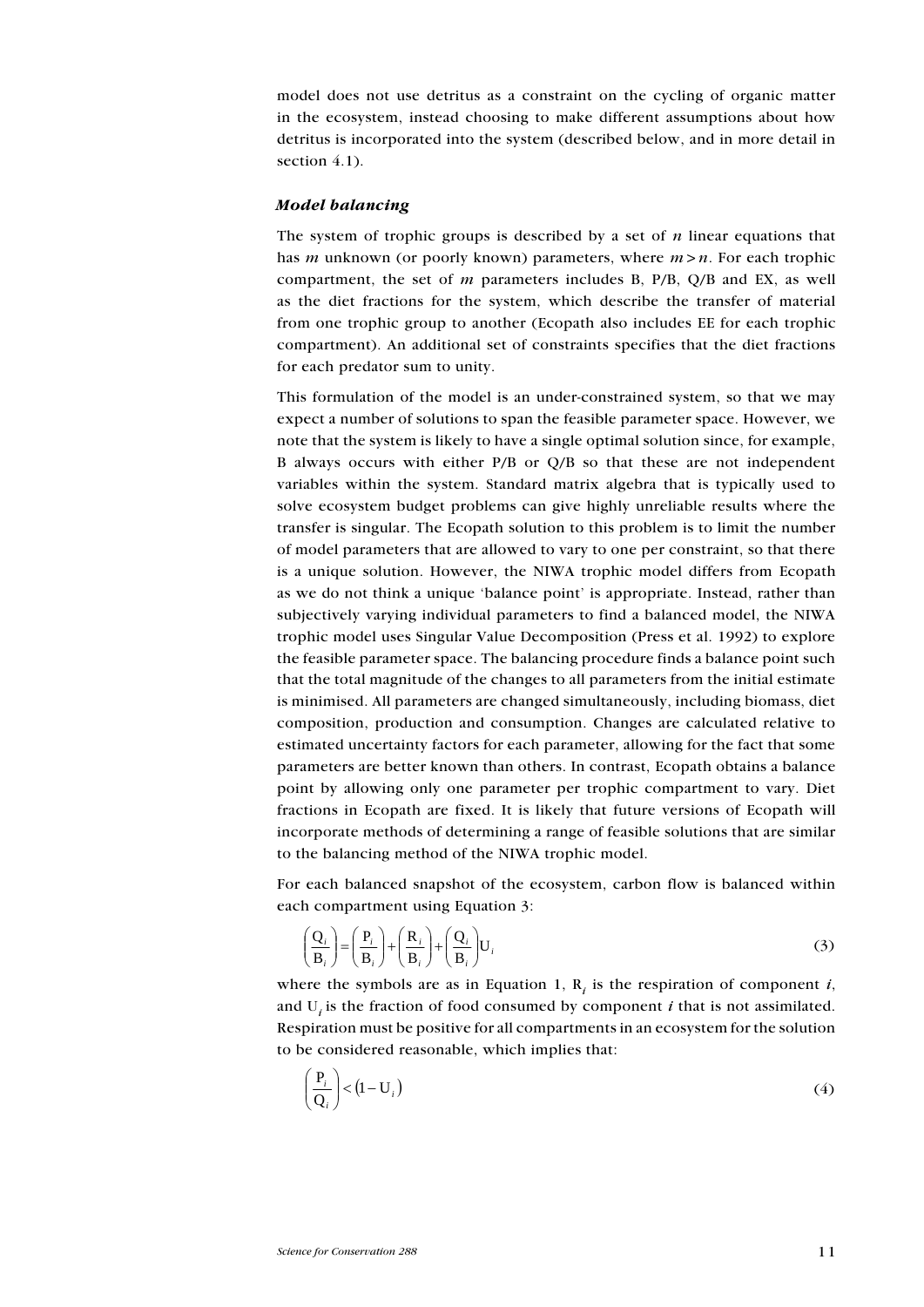# 3. Methods

Here we describe the data and decisions required to develop an ecosystem model, and the procedures we used to extrapolate biomass estimates for each trophic group across the model region. We discuss two methods we used to extrapolate biomass estimates. First, we discuss habitat-based estimates of biomass of taxa surveyed in the subtidal monitoring of the marine reserve (lobsters and reef fish) and estimates of biomass of structure-forming species, such as macroalgae and encrusting invertebrates, based on habitat classifications for northeastern New Zealand. We then discuss the procedure we used to estimate parameters of trophic groups for which we did not have habitat-specific estimates of abundance. Estimates of trophic parameters and diet composition for each trophic compartment are discussed in section 4.

## 3.1 DATA AND DECISIONS REQUIRED

The first step in model development is to define the region to study. Within this region, we then determine which species and groups of species are present, and their interconnections (predator-prey relations). Next, we group the member species into trophic compartments. This leads to the development of a conceptual model of the ecosystem.

#### 3.1.1 Defining the model region

The data described in this report have been compiled in order to develop an organic-carbon budget model for the coastal region encompassing Te Tapuwae o Rongokako Marine Reserve near Gisborne, New Zealand. Model values are presented in units of areal carbon density (gC/m<sup>2</sup>) for biomass, and gCm<sup>-2</sup>y<sup>-1</sup> for trophic flows.

We defined two study areas for this work: (1) the marine reserve itself and (2) a larger area encompassing the marine reserve and the surrounding marine area. Since the majority of the information on trophic groups in the region was for areas within the marine reserve, we parameterised our model based solely on the area within the marine reserve. However, we do present additional information from outside the reserve when available. Based on known territoriality of larger predators (reef fish and lobsters) and tagging studies within Te Tapuwae o Rongokako (D. Freeman, DOC, unpubl. data), we have assumed that there is minimal emigration from the reserve.

The area of the reserve (1) was defined by the Marine Reserve (Te Tapuwae o Rongokako) Order 1999, which stated that 'The marine reserve extends from near the Waiomoko River mouth in the north, to near the Pouawa River mouth in the south … The northern boundary is 5 km … in length. The southern boundary is 3.5 km … in length and the seaward boundary is 7.5 km … in length' (Fig. 1; DOC 2003). The four corner points of the reserve were taken to be located at 38.6117°S 178.1836°E, 38.6407°S 178.1974°E, 38.6021°S 178.2689°E and 38.5783°S 178.2200°E (Booth 2003). We defined the corners of the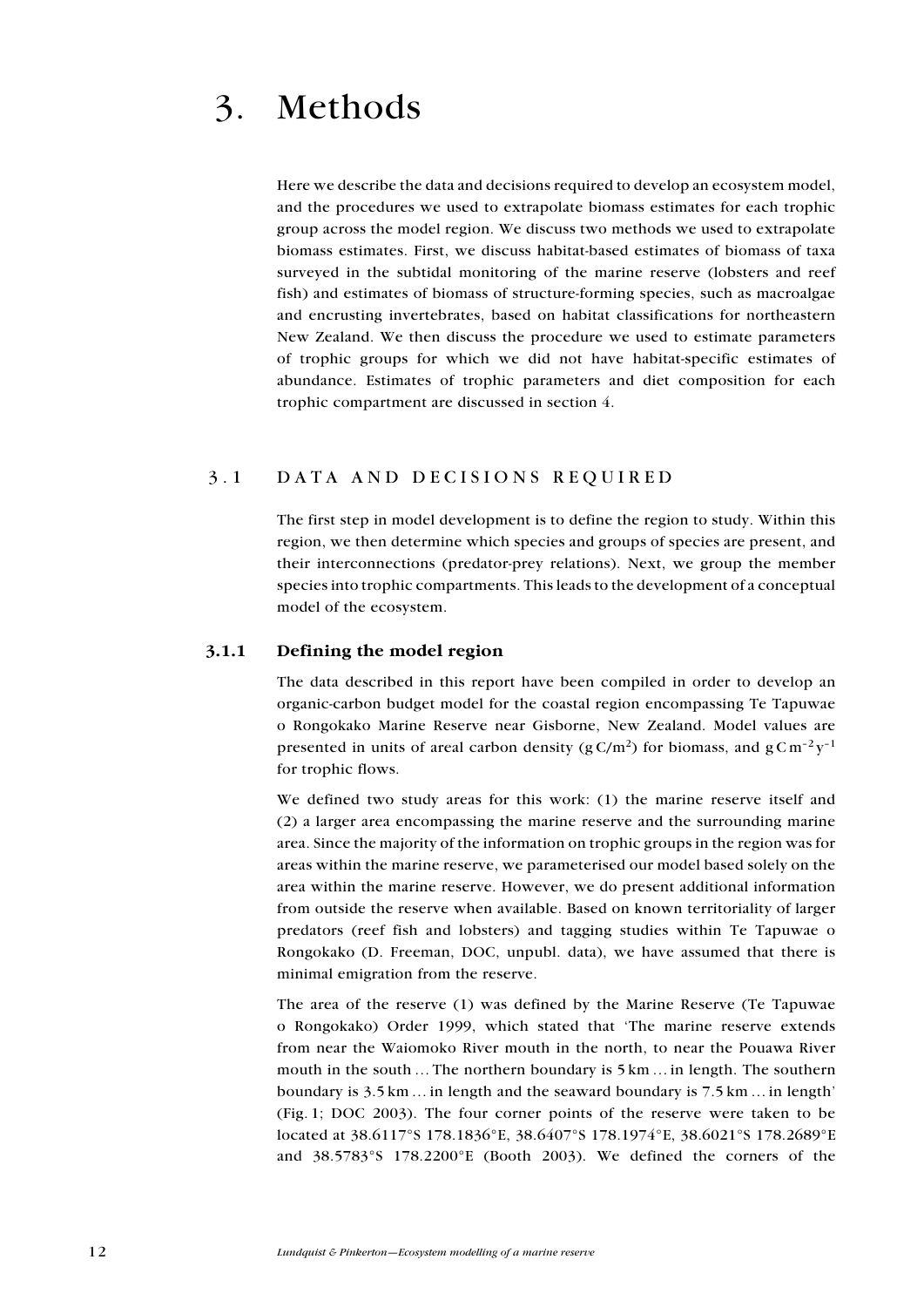Figure 1. Te Tapuwae o Rongokako Marine Reserve (TTMR), north of Gisborne, New Zealand. The location of the Cape Rodney to Okakari Point Marine Reserve, near Leigh, is also noted for later comparison. Note that panel B has been rotated anticlockwise by 45° in this image.



larger area (2) as 38°39.0047′S 178°7.5363′E, 38°40.5618′S 178°9.0304′E, 38°35.8076′S 178°18.3414′E and 38°32.9510′S 178°15.7146′E. This larger area was taken to be representative of similar substrates to those within the reserve and entirely contained the reserve within it.

We took the landward boundary as the high water mark that is consistent with mean high water springs. Mean high water spring tide levels for the region as taken from Port of Gisborne tide tables were 1.92 m above datum. Using the same data, mean low water spring tide levels were 0.54 m above datum. The datum for the Port of Gisborne is 4.091 m below B.M. GB 01 (LINZ code ACVP), and 1.23 m below mean sea level. The bathymetry grids were based on Stephens et al. (2004) and are relative to mean sea level.

#### 3.1.2 Defining trophic groups

From our knowledge of the functioning of coastal marine food webs in northeastern New Zealand, we provisionally defined the food web of the reserve area as having 22 generalised functional compartments (Table 1). Other researchers might choose to lump or separate any of these groups for their particular model, based on relative importance in a particular system (e.g. kina and paua may be a focal group in a model characterising a trophic cascade and reduction in urchin barren habitat within a marine protected area). Here, we present each functional category, with details for subgroups or individual species when available.

We keep the information about separate species and subgroups intact so that trophic groupings can be re-examined subsequently. For each of the species or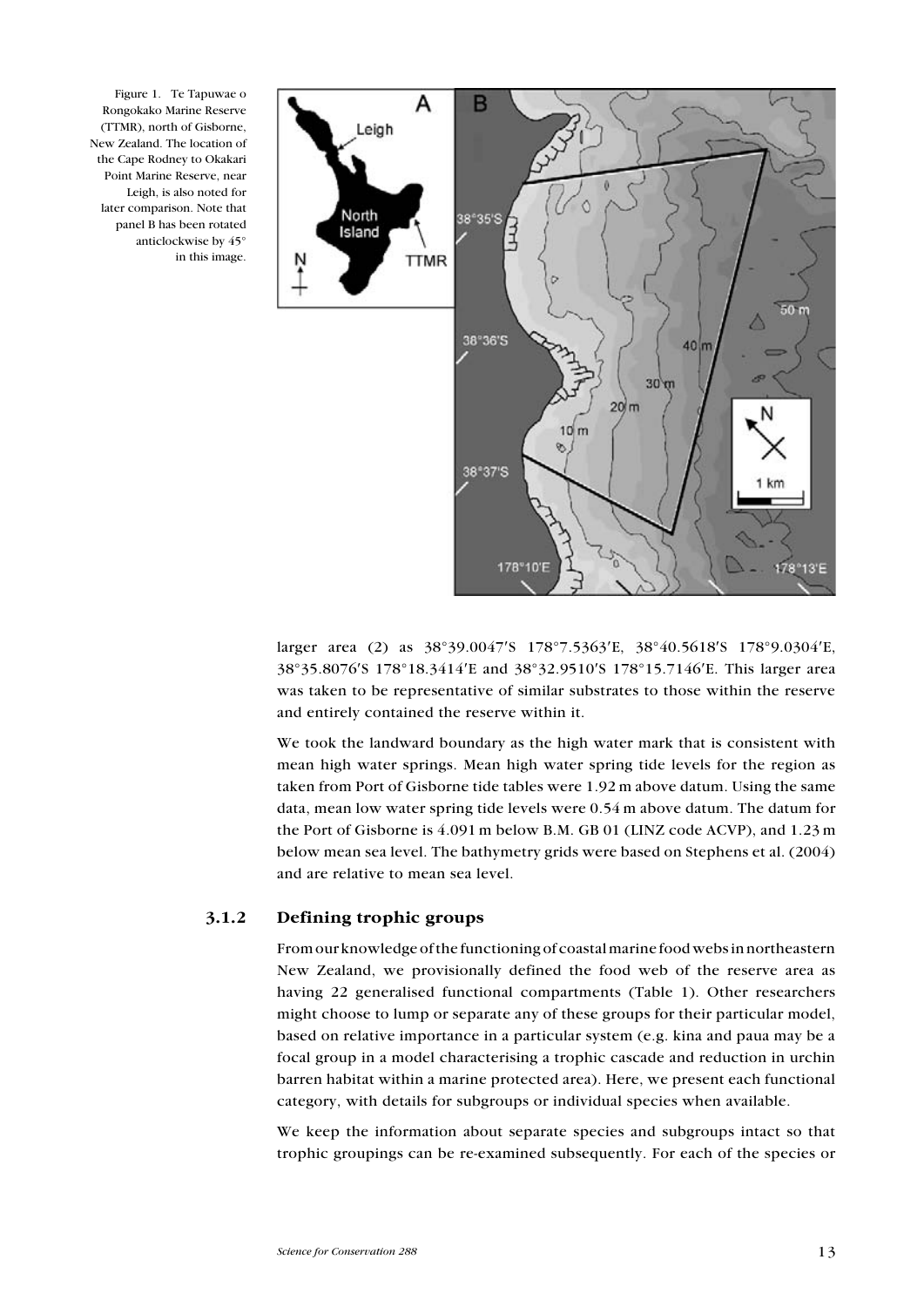trophic compartments we then determine the energetic parameters required for the model. These are as follows:

- Biomass (B)
- • Production/Biomass (P/B)
- • Consumption/Biomass (Q/B)
- • Net emigration (emigration immigration) (EM IM)
- • Fishery losses and bait input (F)
- • Long-term accumulation (ACC)
- • Unassimilated consumption (e.g. detritus and ecotrophic efficiency) (U and EE)
- Diet fractions

Table 1. Functional trophic groups for which data are presented. See section 4 for scientific names.

| <b>TROPHIC GROUP</b>                   | REPRESENTATIVE TAXA                                                                                                                |
|----------------------------------------|------------------------------------------------------------------------------------------------------------------------------------|
| Birds                                  | Gulls, shags, herons, oystercatchers                                                                                               |
| Lobsters                               |                                                                                                                                    |
| Mobile invertebrates (herbivores)      | Kina, paua, limpets, chitons, other grazing gastropods                                                                             |
| Mobile invertebrates (carnivores)      | Seastars, brittlestars, whelks, octopuses, crabs,<br>nudibranchs                                                                   |
| Sea cucumbers                          |                                                                                                                                    |
| Phytal, macro- and micro-invertebrates | Amphipods, isopods, microcrustacea, polychaetes,<br>infaunal bivalves                                                              |
| Sponges                                |                                                                                                                                    |
| Sessile invertebrates                  | Mussels, anemones, crinoids, barnacles, hydroids,<br>sea squirts, bryozoans, corals, ascidians, polychaetes,<br>bivalves, scallops |
| Cryptic reef fishes                    | Triplefins, wrasses, blennies, gobies, rockfish, eels                                                                              |
| Fishes (invertebrate feeders)          | Red moki, scarlet wrasse, porae, leatherjacket,<br>blue moki, spotty, banded wrasse, snapper, goatfish,<br>hiwihiwi                |
| Fishes (piscivores)                    | Kahawai, rock cod, blue cod, kingfish, red-banded<br>perch, jack (horse) mackerel, john dory, opalfish,<br>barracouta              |
| Fishes (planktivores)                  | Sweep, trevally, blue maomao, butterfly perch,<br>common warehou, anchovy, demoiselle                                              |
| Fishes (herbivores)                    | Butterfish, marblefish, parore, drummer                                                                                            |
| Microphytes                            | Epiphytic diatoms, microphytobenthos, epiphytic<br>algae                                                                           |
| Macroalgae (brown, canopy)             |                                                                                                                                    |
| Macroalgae (foliose, turfing,          |                                                                                                                                    |
| brown non-canopy)                      |                                                                                                                                    |
| Macroalgae (crustose and coralline)    |                                                                                                                                    |
| Meso- and macrozooplankton             |                                                                                                                                    |
| Microzooplankton                       |                                                                                                                                    |
| Phytoplankton                          |                                                                                                                                    |
| Bacteria                               |                                                                                                                                    |
| Detritus                               |                                                                                                                                    |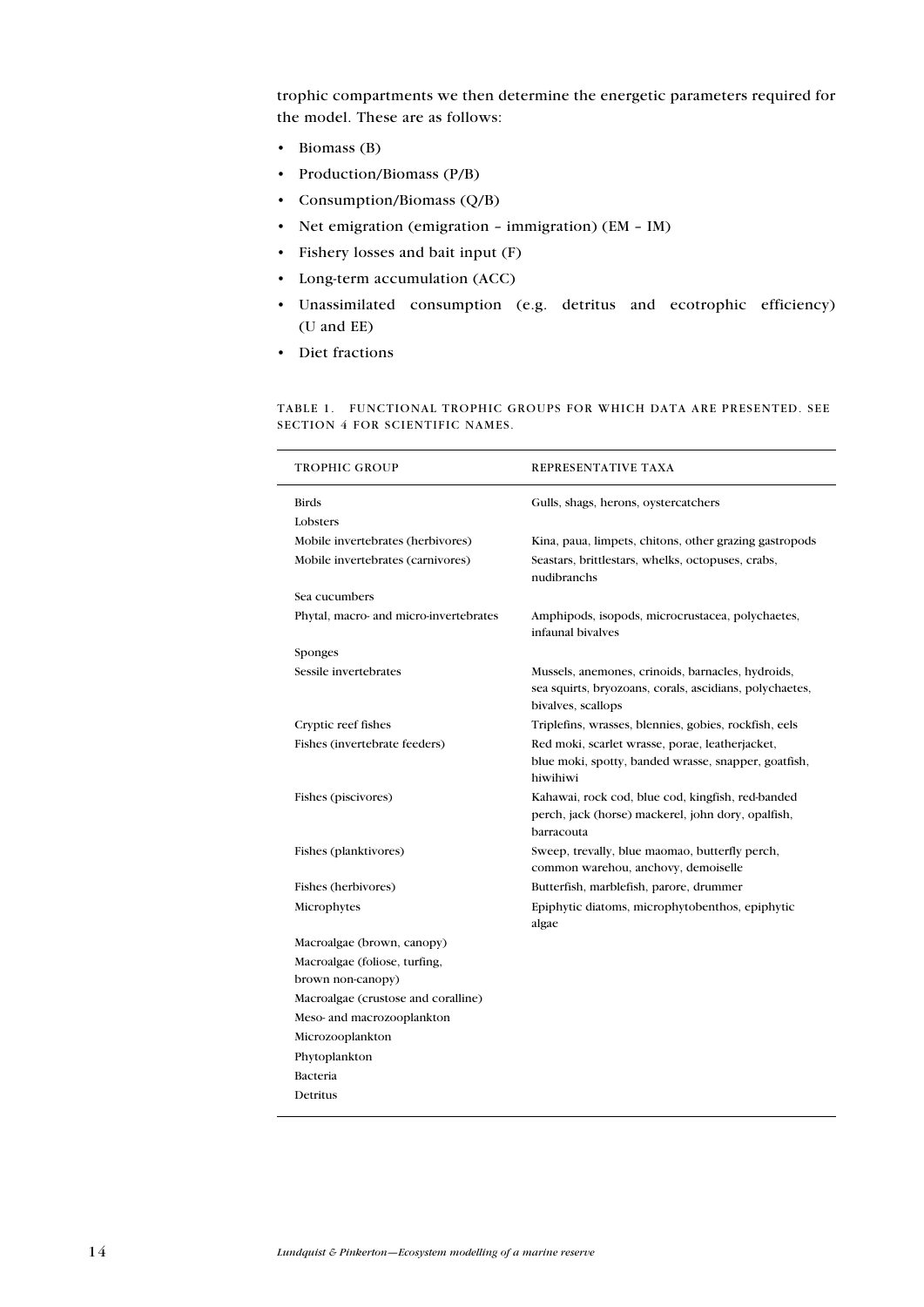#### 3.1.3 Defining the study period

We present parameters to create a model that represents this coastal marine ecosystem following the establishment of Te Tapuwae o Rongokako Marine Reserve, based principally on data collected between 2000 and 2003. The data used to estimate parameters in the model have been spatially and seasonally resolved as far as is permitted by the relatively scarce data defining animal abundance, distributions and diet composition in the region. It is important to note that the monitoring programme for the marine reserve was not established for the purpose of generating trophic model data. Rather, its focus was to monitor species for which the reserve was expected to show potential benefits (e.g. lobsters and reef fish). Thus, we have expansive datasets for some trophic groups, while other groups (e.g. phytal invertebrates and encrusting invertebrates) were not included in the monitoring programme, even though they may be of particular importance for a trophic model. Nevertheless, the Te Tapuwae o Rongokako Marine Reserve monitoring programme has been particularly helpful in allowing habitat-specific estimations of abundance for numerous trophic groups, as explained throughout this report.

The data from the monitoring programme are also not ideal for determining seasonal changes in the abundance of various groups, as most monitoring surveys are performed in summer. For example, lobster abundance is calculated from summer transects when lobsters are present on the reef, but little is known about seasonal variations in lobster abundance on the reef and surrounding soft-sediment habitats (though additional data are being collected on movement rates of lobsters to determine these seasonal variations). Similarly, little is known about inter-annual variability in diet composition of lobsters and other mobile reef species, both in this area and throughout most of New Zealand. Therefore, future models should consider the seasonal aspect of the ecosystem, as important trophic bottlenecks may be missed by an annual-average model. We have retained and reported information on the seasonal variation in trophic parameters where possible to facilitate the development of a seasonally resolved model in the future.

The initial model is based on a period of 1 year, i.e. we consider flows averaged over a single 1-year period that is representative of conditions following protection of the reserve area. In the following sections, we estimate parameters using data from different years: even though it is known that there may be a considerable amount of inter-annual variability in the ecosystem in addition to the intra-annual (seasonal) variability mentioned previously, the limited amount of data availability did not allow us to estimate parameters for all groups for one specific time period. Combining available information from different years, we are conceptually providing data on a 'typical' recent year. If we assume that the basic functioning of the ecosystem does not fundamentally change from year to year, perturbation or scenario testing based on this 'typical' model is likely to provide useful insights into the sensitivity of the ecosystem to inter-annual environmental variability.

Most data on the abundance (number of individuals) and/or biomass (g C) of flora and fauna in the study area are from the period 2000–2003, i.e. the period following reserve establishment, as there was inadequate sampling conducted in the area prior to establishment of the reserve. For example, 85 diver transects were surveyed inside the reserve and 66 transects were surveyed outside the reserve between 2000 and 2003, and these covered most habitat types found in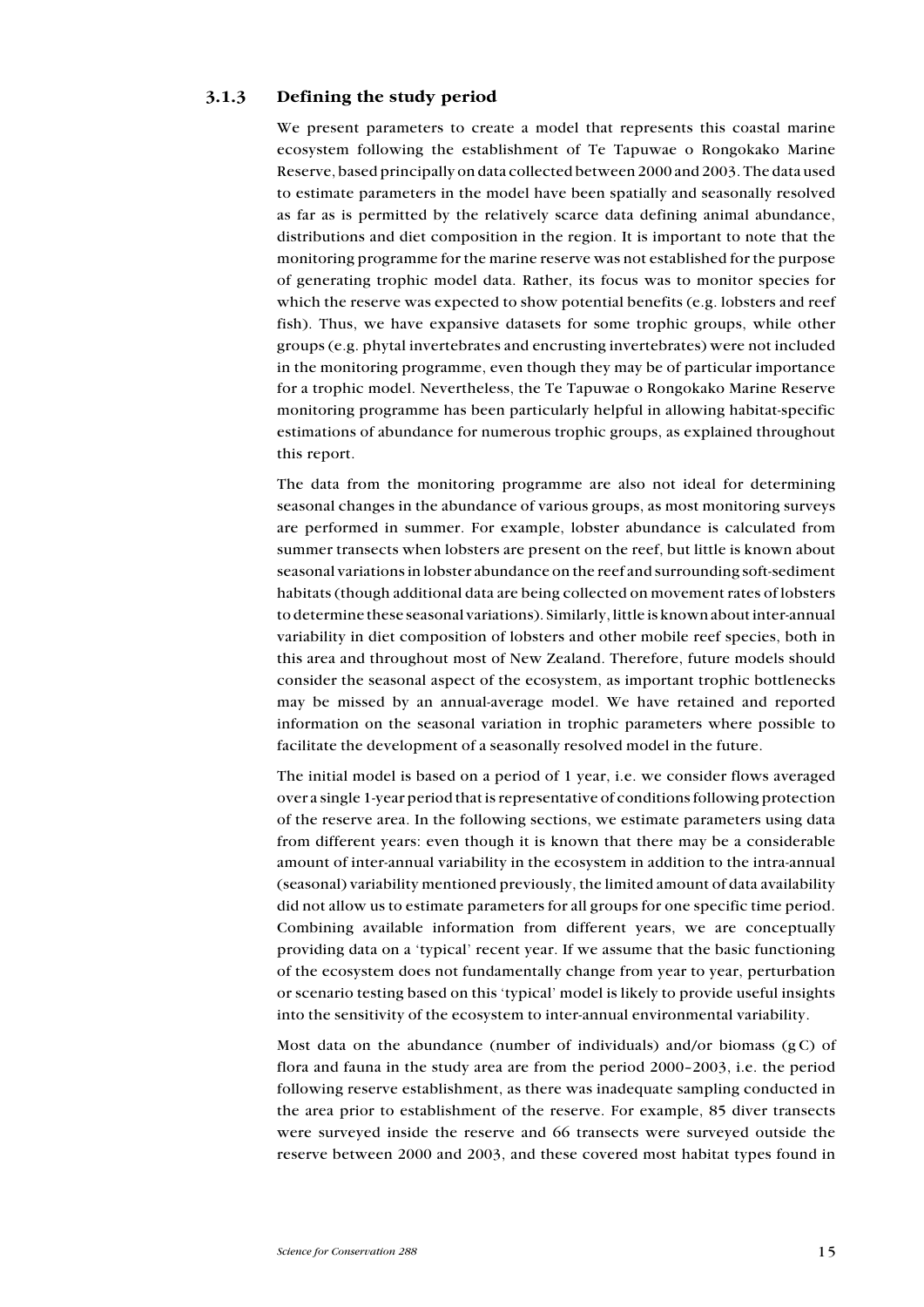the area. In contrast, in 1990, before the reserve was established, there were only 18 surveys inside the reserve and 5 surveys outside the reserve, which covered only four of the possible ten subtidal habitats (see section 3.2.1). Therefore, although comparison of fish biomass in the habitats that were surveyed before and after the reserve was established suggests that average fish abundance has increased by over 700% since the reserve was established, and many species (e.g. blue moki Latridopsis ciliaris, butterfly perch Caesioperca lepidoptera and goatfish Upeneichthys lineatus) that were not found at all during the 1990 surveys were abundant both inside and outside the reserve in 2000–2003, these changes may simply be the result of insufficient sampling effort during the 1990 surveys.

Due to the insufficient number of diver surveys measuring fish abundance in 1990, we are unable to generalise with confidence about the likely change in fish biomass after the reserve was established. This is also true for other trophic compartments. For example, we have no measurements of the biomass of macroalgae, phytal invertebrates, encrusting invertebrates or predatory invertebrates prior to establishment of the marine reserve. Therefore, we present species abundance data and trophic parameters to build a trophic model that represents the 'current' state of Te Tapuwae o Rongokako Marine Reserve, based on data from 2000–2003. When available, we present additional information for the larger region including areas outside the reserve.

#### 3.2 HABITAT-BASED ESTIMATION OF BIOMASS

Abundance of different trophic groups is often closely associated with habitat type. For example, reef fish species may be closely associated with canopyforming kelps but not found in deep reef or sandy areas. In determining total abundance of all trophic groups across the entire model region, it is valuable to know what proportion of the total area is covered by each habitat type. Similarly, we can calculate habitat-specific estimates of abundance if we know the habitat type of each biomass sample. Extrapolating habitat-specific biomass across the proportion of each habitat type found in the model region will reduce the uncertainty in estimates of total biomass. Here we discuss habitat-based estimates of biomass of taxa surveyed in the subtidal monitoring of the marine reserve (lobsters and reef fish), and estimates of biomass of structure-forming species, such as macroalgae and encrusting invertebrates, based on habitat classifications for northeastern New Zealand. We discuss two methods: Delaunay triangulation, which is appropriate for extrapolating point samples to estimate habitat types across an entire region; and estimates based on GIS maps for which the proportion of each habitat type is already known.

#### 3.2.1 Reserve monitoring data

The primary data used to estimate biomass in the model were collected from ongoing monitoring programmes, tagging experiments, and other surveys of Te Tapuwae o Rongokako Marine Reserve and the surrounding region (Table 2) (D. Freeman, DOC, unpubl. data). Density data were collected for many taxa (reef fish species, lobster Jasus edwardsii, paua Haliotis iris and H. australis, and kina Evechinus chloroticus) in reserve and non-reserve locations. Size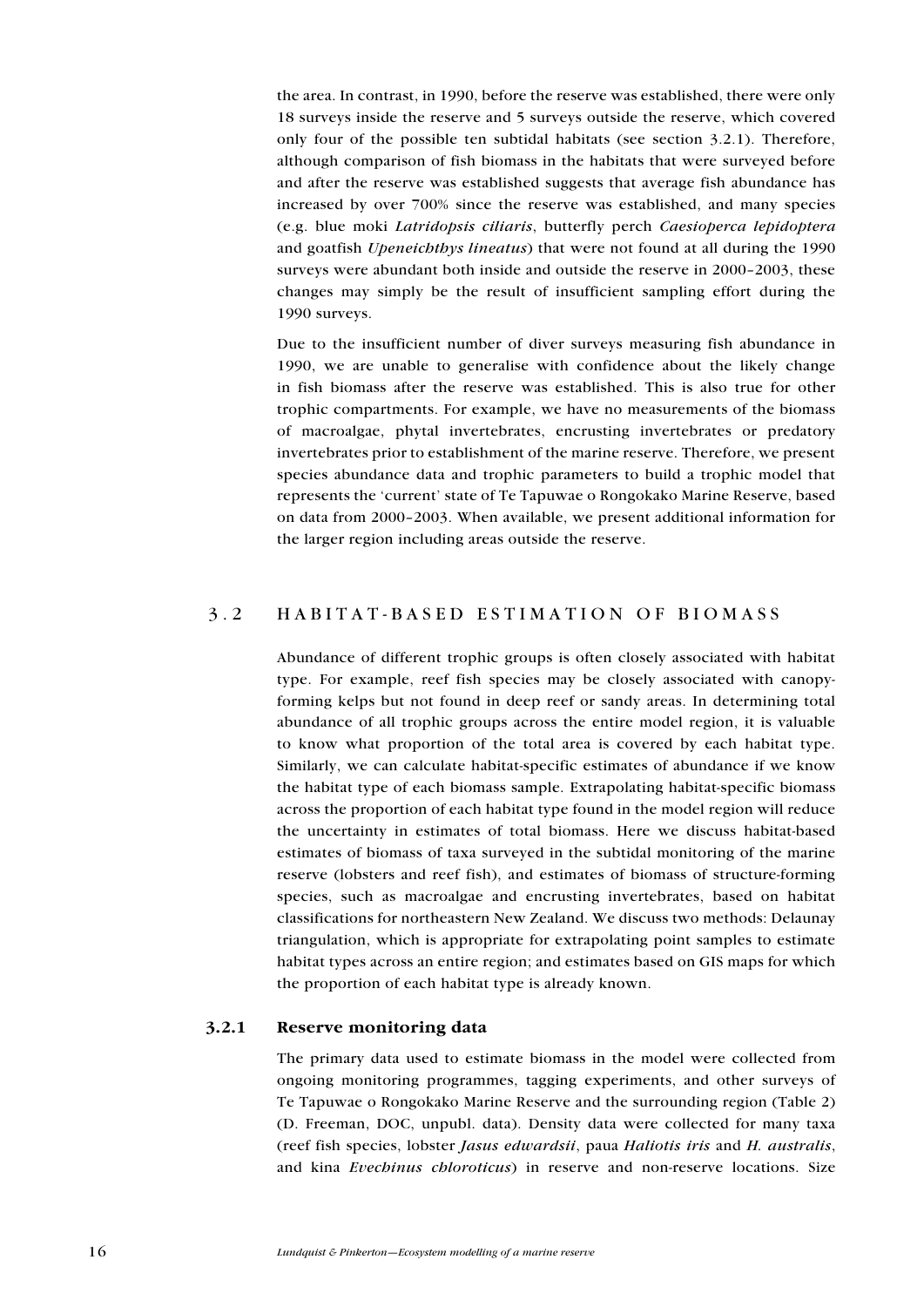frequency distributions were collected for lobster, paua and kina, and for six reef fish species (blue cod Parapercis colias, red moki Cheilodactylus spectabilis, blue moki Latridopsis ciliaris, butterfish Odax pullus, snapper Pagrus auratus and tarakihi Nemadactylus macropterus) (Freeman 2005). Intertidal reef platforms were analysed for percentage cover of algal groups and encrusting invertebrates, and abundance of mobile invertebrates (Freeman 2006). Movement and migration rates of lobsters were estimated from tagging programmes. The intertidal community assemblage was surveyed in  $220 \text{ m}^2$  of non-reserve habitat (122.5 m<sup>2</sup> at site Makorori, 97.5 m<sup>2</sup> at site Turihaua) and  $147.5$  m<sup>2</sup> of reserve habitat  $(43.75 \text{ m}^2$  at site Reserve, 103.75 m<sup>2</sup> at site Reserve-Moat); surveys yielded counts or percentage cover estimates of all macroscopic organisms in five quadrats  $(0.25 \text{ m}^2)$  for each 20 m of transect through the intertidal zone from shore to the subtidal zone.

The subtidal marine reserve and surrounding habitats were surveyed to estimate habitat types. For each of about 300 subtidal locations, habitat information was collected via sidescan (Earth Sciences Department, University of Waikato) and/or drop camera surveys (ASR Ltd). This information was then converted to Shears et al.'s (2004) subtidal rocky reef qualitative habitat classification for northeastern North Island by Debbie Freeman (DOC), with expanded habitat categories for Ecklonia forest that incorporated different understorey algal species (Table 3). Point estimates of habitat type were also obtained from subtidal monitoring transects to estimate reef fish and lobster abundance (D. Freeman, DOC, unpubl. data). We generated a habitat map of the study area based on all available habitat point estimates; where habitat types were unknown for a location, they were estimated based on surrounding habitat types using Delaunay triangulation (see section 3.2.2). Habitat types for soft-sediment areas were not separated into more detailed classifications, as this information was not available.

| <b>TROPHIC GROUP</b>                                                                                                                            | <b>YEAR</b>                                  | <b>DEPTH</b>                             | <b>SIZE OF TRANSECT</b>                                                                                                          | <b>COMMENTS</b>                                                                                                                                                                          |
|-------------------------------------------------------------------------------------------------------------------------------------------------|----------------------------------------------|------------------------------------------|----------------------------------------------------------------------------------------------------------------------------------|------------------------------------------------------------------------------------------------------------------------------------------------------------------------------------------|
| Lobster (counts and sizes)<br>Lobster tagging survey                                                                                            | 2000-2003 (annually)<br>2003-2005            | Subtidal $(5-25m)$<br>Subtidal           | $50 \text{ m} \times 10 \text{ m}$<br>N/A                                                                                        |                                                                                                                                                                                          |
| Paua/kina (counts and sizes)<br>Reef fish (counts, sizes of six<br>species, habitat information)                                                | 2000-2003 (annually)<br>2000-2003 (annually) | Intertidal channel<br>Subtidal $(5-25m)$ | Channel length, varying<br>$100 \,\mathrm{m} \times 5 \,\mathrm{m} \times 3 \,\mathrm{m}$<br>above substrate                     | Also includes habitat-<br>specific lobster counts                                                                                                                                        |
| Intertidal community<br>assemblages (algae, mobile)<br>and sessile invertebrates)<br>(counts and percentage cover)                              | 2000, 2003                                   | Intertidal                               | 5 transects per site,<br>5 quadrats $(0.25 \,\mathrm{m}^2)$<br>every 20 m                                                        |                                                                                                                                                                                          |
| Habitat: sidescan (Earth Sciences<br>Department, University of<br>Waikato); drop camera<br>(ASR Ltd); transects<br>(Department of Conservation) | Various                                      | Subtidal                                 | N/A                                                                                                                              |                                                                                                                                                                                          |
| Subtidal community assemblages<br>(Shears & Babcock 2004b)                                                                                      | 2002                                         | Subtidal                                 | $40$ 1-m <sup>2</sup> depth-stratified<br>quadrats at two reserve<br>sites, $35 \text{ 1-m}^2$ quadrats<br>at two adjacent sites | Additional 28 1-m <sup>2</sup> quadrats<br>(reserve) and $27 \text{ 1-m}^2$<br>quadrats (adjacent sites)<br>collected from depth<br>transects from shallow<br>intertidal to edge of reef |

| TABLE 2. MONITORING DATA AVAILABLE FOR TE TAPUWAE O RONGOKAKO MARINE RESERVE. |  |  |  |  |  |  |
|-------------------------------------------------------------------------------|--|--|--|--|--|--|
|-------------------------------------------------------------------------------|--|--|--|--|--|--|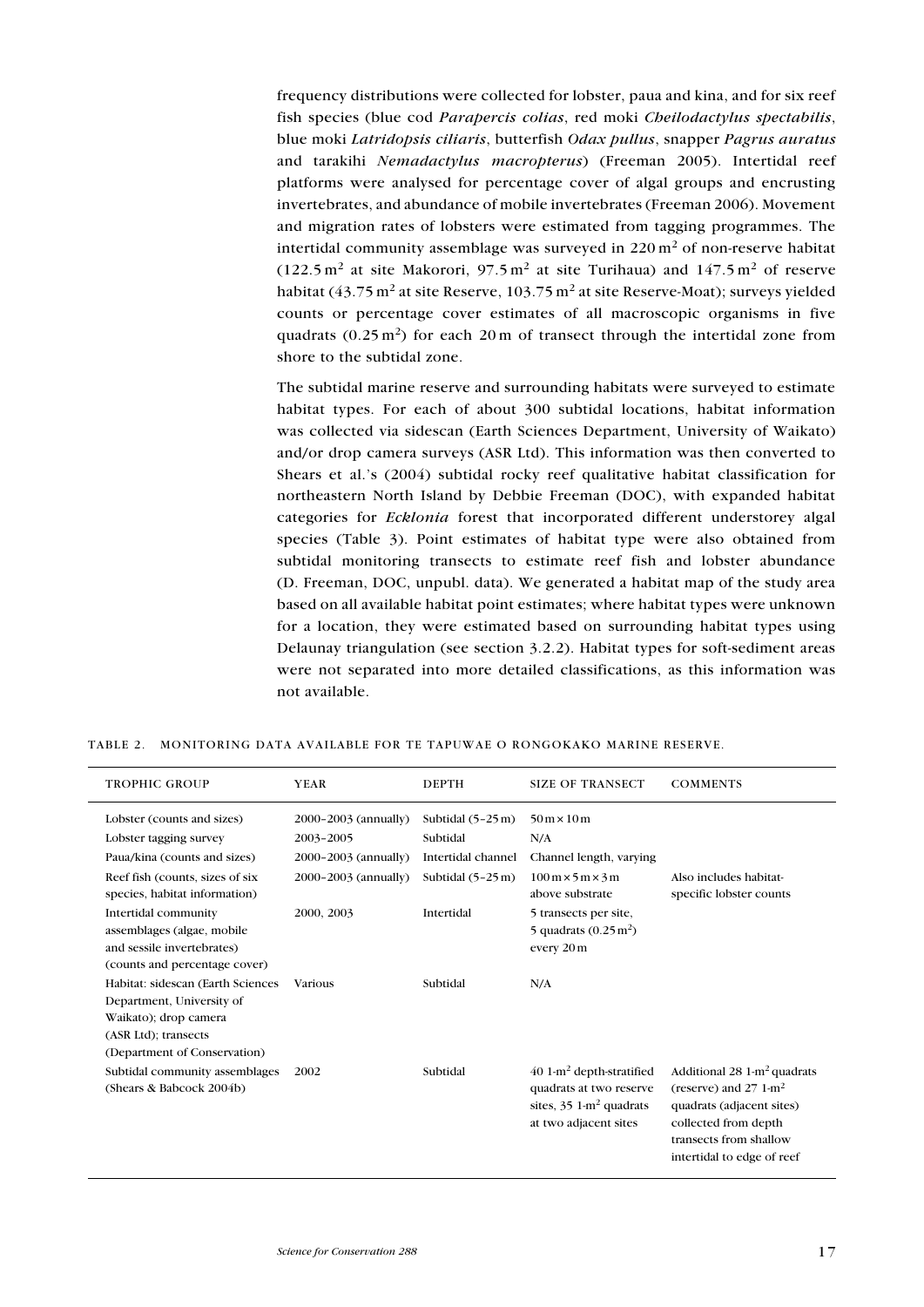Table 3. Habitat types defined within the model region. Abbreviated descriptions from Shears et al.'s (2004) classifications of subtidal rocky reef assemblages in northeastern New Zealand. Kelp forest habitat types (EckCaul, EckCflex and EckFolred) have been expanded, as explained in text.

| <b>TYPE</b> | MODEL HABITAT               | <b>DESCRIPTION</b>                                                                                                                                            | <b>SHEARS ET AL.'S</b><br>$(2004)$ HABITAT<br><b>NAME</b> | <b>EQUIVALENT</b><br><b>HABITAT FROM GIS</b><br>$MAP$ (FIG. 3)                                                        |
|-------------|-----------------------------|---------------------------------------------------------------------------------------------------------------------------------------------------------------|-----------------------------------------------------------|-----------------------------------------------------------------------------------------------------------------------|
| 1           | Deep reef/<br>sponge garden | Sparse/no brown macroalgae. Generally coralline turf and<br>bryozoan-covered reef, with conspicuous sponge fauna.<br>Sometimes Caulerpa articulata meadows.   | Sponge flats                                              | 100% sponge garden                                                                                                    |
| 2           | EckCaul                     | Ecklonia radiata forest with conspicuous understorey of                                                                                                       | 50% Ecklonia forest,                                      | 50% Ecklonia forest.                                                                                                  |
|             |                             | Caulerpa, primarily C. articulata, with some C. geminata.                                                                                                     | 50% Caulerpa mats                                         | 50% mixed algae                                                                                                       |
| 3           | EckCflex                    | Mixed forest of Ecklonia radiata and Carpophyllum<br>flexuosum-'stands' of tall C. flexuosum.                                                                 | Mixed algae                                               | 50% Carpophyllum,<br>50% Ecklonia forest                                                                              |
| 4           | EckCor                      | Ecklonia radiata forest with coralline turf/Crustose                                                                                                          | 50% Ecklonia forest,                                      |                                                                                                                       |
|             |                             | Coralline Algae (CCA) understorey. No/few conspicuous<br>foliose algae beneath kelp canopy.                                                                   | 50% urchin barrens                                        | 100% Ecklonia forest                                                                                                  |
| 5           | EckFolred                   | Ecklonia radiata forest with conspicuous understorey                                                                                                          | 50% Ecklonia forest,                                      | 50% Ecklonia forest.                                                                                                  |
|             |                             | of foliose red algae, primarily <i>Plocamium</i> spp. and<br>Osmundaria colensoi.                                                                             | 50% red foliose algae                                     | 50% mixed algae                                                                                                       |
| 6           | MixedBr                     | Shallow $(5m)$ mixed brown macroalgae—primarily<br>Carpophyllum maschalocarpum and C. flexuosum,<br>with some Ecklonia radiata.                               | Shallow Carpophyllum                                      | 75% Carpophyllum,<br>25% mixed algae,<br>5% Ecklonia forest                                                           |
| 7           | CorCovReef                  | Reef covered in coralline turf or CCA-no sponges,<br>no/sparse macroalgae. Also classified as urchin barrens.<br>Influenced by silt deposition or sand scour. | Urchin barrens                                            | 100% coralline-<br>covered reef                                                                                       |
| 8           | DeepCobbles                 | Gravel/cobble areas. Few epifauna-occasional sponge,<br>bryozoan. Occasional larger boulder with sponges.<br>Mollusc shells.                                  | Cobbles                                                   | 100% deep cobbles                                                                                                     |
| 9           | Sand                        | Rippled sand, occasionally covered in fine layer of silt.                                                                                                     | N/A                                                       | $100\%$ sand                                                                                                          |
| 10          | Intertidal                  | Intertidal rocky reef and sandy beach areas as defined<br>from bathymetry charts.                                                                             | N/A                                                       | Beach: 100% sand:<br>intertidal reef:<br>approximately 60%<br>coralline-covered<br>reef; 20% mixed<br>algae; 20% sand |

## 3.2.2 Method 1—extrapolation of point-based habitat measurements

For many trophic groups, biomass was estimated using a novel habitat-based method on surveys of the study area. The underlying assumption was that the biomass of the trophic group was related to the area of suitable habitat. As part of this approach, it is necessary to extrapolate point measurements of habitat type across the study area. These points were not uniformly distributed in space, and a method that copes with unstructured spatial information was required. The method we used had the following steps:

1. Determine a number of discrete habitat-type classifications for the study region (Table 3). One challenge we faced was choosing our habitat definitions, as multiple habitat definitions were available based on different surveys of the study area. We defined subtidal habitats using the habitat classifications defined for northeastern North Island (Table 3; Shears et al. 2004). We chose to reference these published habitat classifications to maintain consistency for further studies, and because of the availability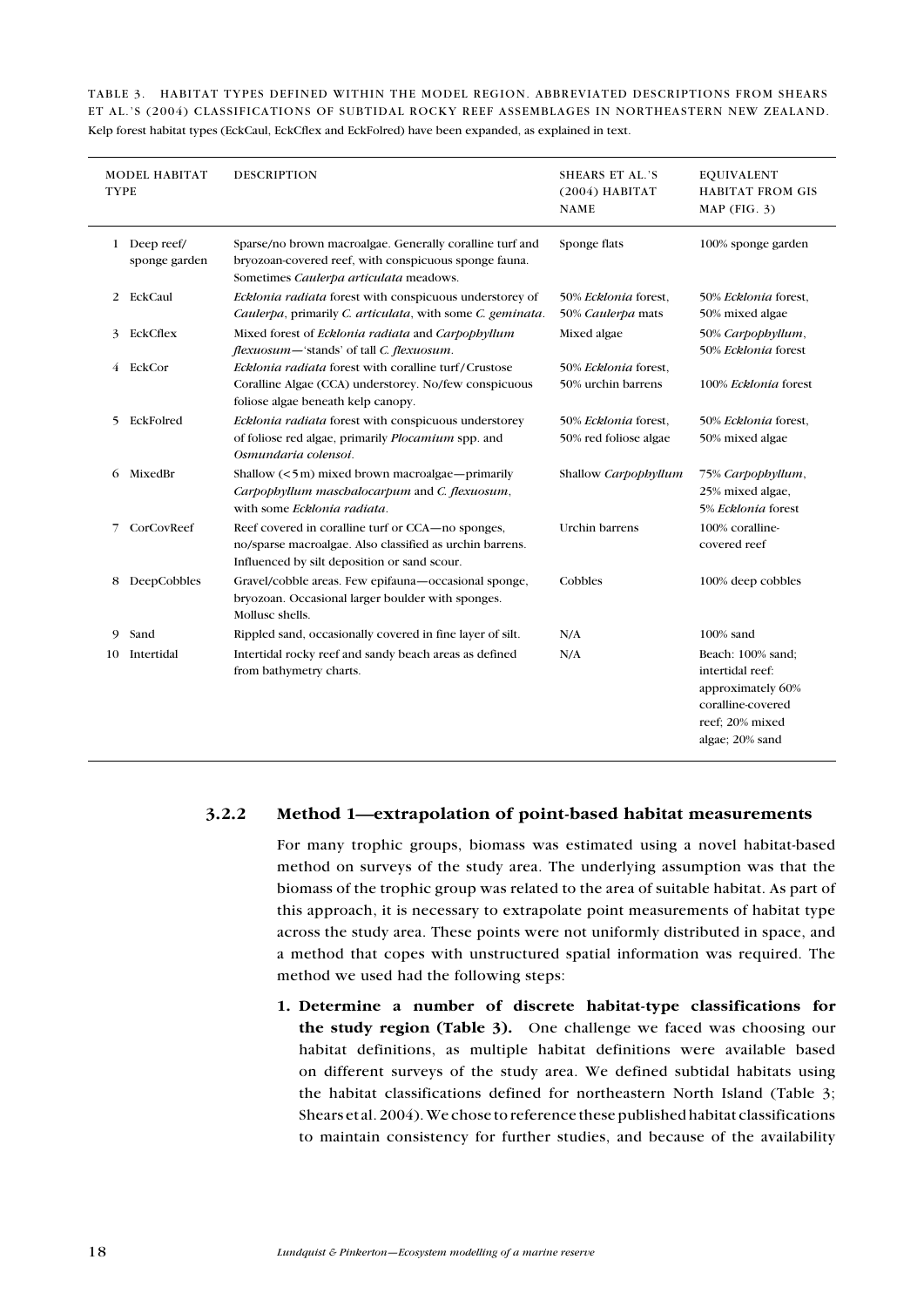of habitat-specific data on biomass of many algal and invertebrate groups. When additional data were available, we expanded on these initial habitat categories, as explained below.

2. For each trophic group, determine the biomass according to habitat type. This biomass was based on local subtidal survey information for lobsters and reef fish, and data from the New Zealand literature for macroalgae and encrusting invertebrates (Table 4; Shears et al. 2004). We calculated habitat-based averages of abundance for lobster and individual reef fish from subtidal survey data, as habitat type was known for each survey sample. Habitat-specific abundance and percentage cover (per  $m<sup>2</sup>$ ) for macroalgae and encrusting invertebrates were based on the averages for northeastern North Island (Table 4). The available habitat data were expanded beyond the initial Shears et al. (2004) categories, with three more specific kelp forest categories that consisted of Ecklonia forest with three different understorey algal groups of coralline algae, foliose red algae or Caulerpa spp. This was possible because information at this degree of specificity was collected during Department of Conservation (DOC) subtidal monitoring surveys. To estimate algal and encrusting invertebrate biomass for these 'new' habitats, we estimated biomass based on an equal abundance of the two relevant habitat types in Shears et al.'s descriptions (EckCaul =  $50:50$  mix of *Ecklonia* forest and Caulerpa mats; EckFolred = 50:50 mix of Ecklonia forest and red foliose algae; and EckCor = 50:50 mix of *Ecklonia* forest and urchin barrens, e.g. coralline-covered reef).

#### Table 4. Subtidal biomass of various species according to habitat types defined for Te Tapuwae o Rongokako Marine Reserve.

Habitat-specific abundance and percentage cover (per  $m<sup>2</sup>$ ) for dominant species are based on averages for northeastern North Island as reported by Shears et al. (2004). Intertidal calculations (referring to approximately 3% of the total area) are described separately.

| <b>SPECIES</b>                                             |              |               |      |               | <b>HABITAT TYPE*</b> |          |              |              |              |
|------------------------------------------------------------|--------------|---------------|------|---------------|----------------------|----------|--------------|--------------|--------------|
|                                                            | 1            | $2^{\dagger}$ | 3    | $4^{\dagger}$ | $5^{\dagger}$        | 6        | 7            | 8            | 9            |
| Abundance (individuals/ $m2$ )                             |              |               |      |               |                      |          |              |              |              |
| Ecklonia radiata                                           | $\mathbf{0}$ | 8.7           | 3.9  | 8.6           | 8.9                  | 1.7      | $\mathbf{0}$ | $\mathbf{0}$ | $\mathbf{0}$ |
| Carpophyllum spp.                                          |              |               |      |               |                      |          |              |              |              |
| (C. maschalocarpum,                                        | $\mathbf{0}$ | 1.2           | 12.6 | 0.25          | 1.75                 | 87.7     | 0.1          | $\mathbf{0}$ | $\mathbf{0}$ |
| C. plumosum, C. angustifolium)                             |              |               |      |               |                      |          |              |              |              |
| Carpophyllum flexuosum                                     | $\Omega$     | 0.45          | 3    | 0.9           | 0.45                 | 0.2      | 0.9          | $\mathbf{0}$ | $\mathbf{0}$ |
| Other large brown algae                                    | 0.5          | 0.55          | 11.6 | 0.6           | 0.5                  | 4.6      | 0.5          | $\mathbf{0}$ | $\mathbf{0}$ |
| Percentage cover (%)                                       |              |               |      |               |                      |          |              |              |              |
| Red foliose algae                                          | $\mathbf{0}$ | 2.6           | 1.6  | 0.8           | 20.05                | 7.6      | $\mathbf{0}$ | $\mathbf{0}$ | $\mathbf{0}$ |
| Caulerpa spp.                                              | $\mathbf{0}$ | 30.4          | 0.3  | 0.4           | 0.4                  | $\Omega$ | 0.2          | $\Omega$     | $\Omega$     |
| Turfing algae                                              | $\Omega$     | 9.3           | 14.4 | 9.45          | 15.7                 | 8.3      | 10.4         | 2.2          | $\Omega$     |
| Encrusting algae                                           | 2.5          | 33.75         | 44.3 | 60.4          | 41.25                | 55.7     | 66.8         | 23           | $\mathbf{0}$ |
| Sponges and other encrusting<br>invertebrates <sup>‡</sup> | 14.5         | 2.5           | 1.6  | 4.45          | 2.85                 | 1.7      | 5            | $\Omega$     | $\Omega$     |
| Sediment                                                   | 82.5         | 12.95         | 21.9 | 12.15         | 10.3                 | 7.5      | 5.9          | 37           | 100          |

\* See Table 3 for definitions of these habitat types.

† Mixed habitat based on equal abundance of two habitat types in Shears et al.'s (2004) descriptions.

‡ Assumed to be composed of 75% sponges and 25% other encrusting invertebrates.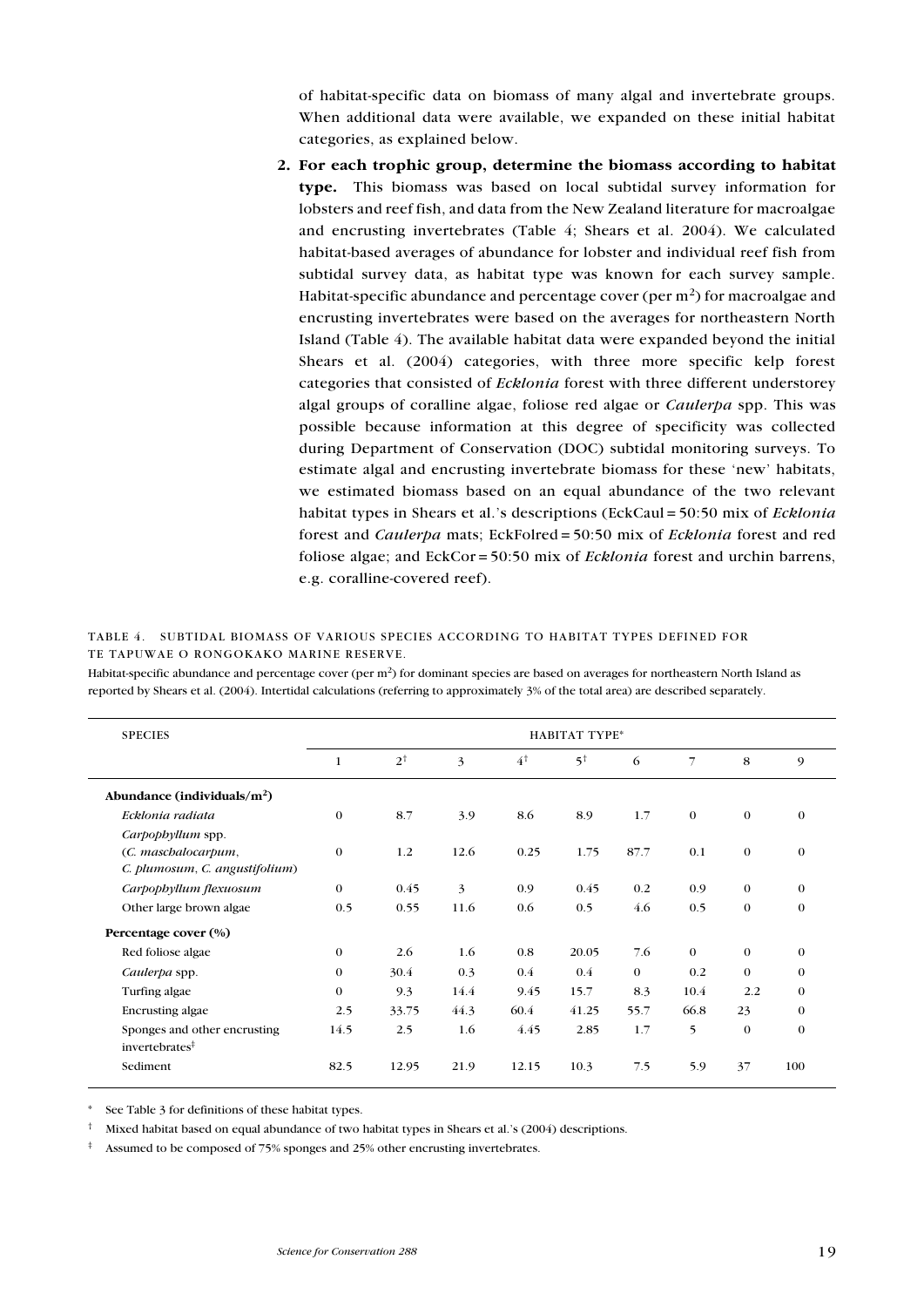3. Extrapolate these biomasses to the whole study area, using Delaunay triangulation (Fig. 2). A number of methods are available for extrapolating the biomass information on the irregular grid to a high spatial resolution regular grid. Here we used Delaunay triangulation, though methods such as kriging are also possible (though more computationally intensive). In this study, point measurements of habitat were transformed into a set of nonoverlapping triangles using Delaunary triangulation, an iterative process of connecting points with their two nearest neighbours to form triangles that are as equiangular as possible. Delaunay triangulation is a proximal method such that a circle drawn through the three vertices of each triangle contains no other node. Delaunay triangulation has several advantages over other triangulation methods: triangles are as equiangular as possible, thus reducing potential numerical precision problems; any point on the surface is as close as possible to a node; and the triangulation is independent of the order the points are processed. The values at the vertices of the triangles are then used to predict the biomass value of all regular grid points within the triangle using inverse distance weighting. This spatial extrapolation was implemented using the high level programming language Interactive Data Language (IDL, Research System Inc., USA).



Figure 2. Estimating biomass over the study regions using Delaunay triangulation. The background shading is the bathymetry as in Figure 1. The small outline denotes the reserve area for which the 'best' data are available, while the larger outline denotes the larger area for which the trophic parameters are discussed for most groups. Land is shown in black. Each triangle vertex represents a location where there is information on habitat type. The white lines indicate the Delaunay triangles used to extrapolate the data to the whole region.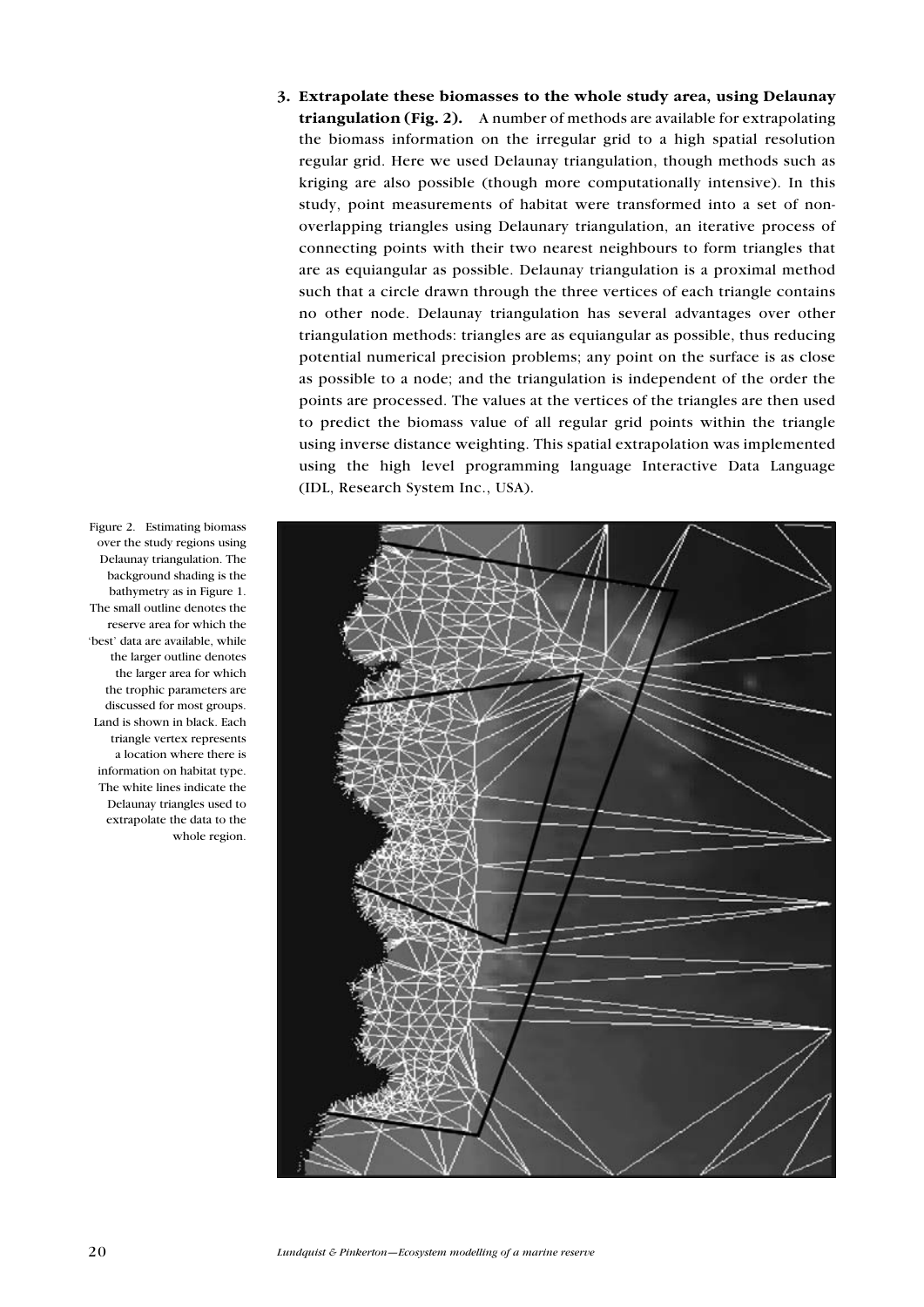#### 3.2.3 Method 2—GIS habitat maps

If reliable habitat maps are available for an area, the proportion of each habitat type (and habitat-specific biomass) can be estimated more directly than Method 1. We translated existing habitat maps of the region (which included the reserve and much of the larger area discussed in this report) into Geographic Information Systems (GIS), which included seven habitat types (Fig. 3). These maps were necessary to perform more detailed categorisation of intertidal habitats, which were not available from the Delaunay triangulation subtidal habitat mapping exercise outlined in Method 1.

Using topographical maps, the area of intertidal reef in the reserve was estimated to be 821 000 m2. Although this is only approximately 3% of the total reserve area, the intertidal reef is important because it harbours high concentrations of macroalgae, including *Hormosira banksii, Cystophora* spp., and coralline and



Figure 3. GIS habitat map of Te Tapuwae o Rongokako Marine Reserve and seabed habitats (from Wilson et al. 2007).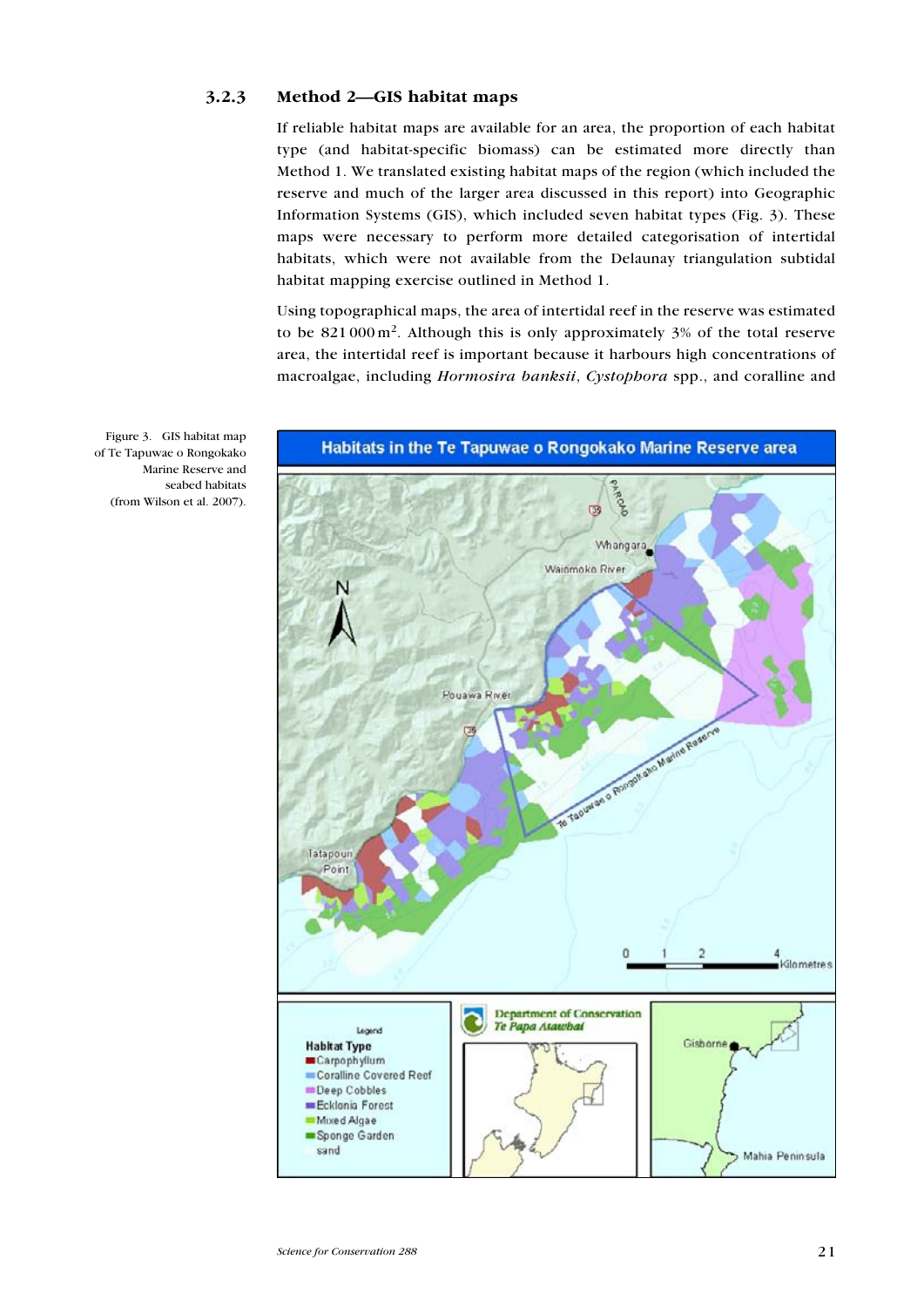turfing algae. The proportions of various habitats on this reef were estimated from five intertidal walking transects across the reef (D. Freeman, DOC, pers. comm.) (Table 5). These data were combined using aerial photographs of the exposed reef to give an estimated coverage of habitats on the exposed intertidal reef platform. We assumed that all intertidal reef areas that were not reported as being covered by a habitat type in Shears & Babcock (2004b) were comprised of non-colonised (bare) reef and/or sand. These habitat areas were then used to calculate habitat-specific estimates of biomass for some of the trophic groups, as outlined in section 4.

Percentage cover and presence of common intertidal algal species were recorded during intertidal monitoring surveys of the marine reserve. This showed that intertidal reef areas were dominated by turfing coralline algae, and also included the small brown alga Hormosira banksii, and the large brown algae Cystophora torulosa and C. retroflexa (Table 6). Bare or other unvegetated categories made up about 25% of the intertidal reef on average in the reserve.

Table 5. Location of 'walking transects' across the exposed reef in Te Tapuwae o Rongokako Marine Reserve.

| <b>DATE</b> | <b>LOCATION</b>          | MAP REFERENCE OF START<br>(EASTING, NORTHING) |
|-------------|--------------------------|-----------------------------------------------|
| 11 Mar 2000 | North Pariokonohi Point  | 2962957, 6276057                              |
| 12 Mar 2000 | Causeway                 | 2962850, 6276687                              |
| 19 Mar 2000 | Pariokonohi Point        | 2962427, 6275437                              |
| 04 May 2000 | North of Pouawa Road end | 2962150, 6275400                              |
| 04 May 2000 | South of Pouawa Road end | 2961917, 6275340                              |
|             |                          |                                               |

Table 6. Approximate habitat proportions on the intertidal reef in the reserve area, estimated from intertidal walking transects.

| <b>HABITAT</b>    | <b>PROPORTION</b> (%) | EQUIVALENT MODEL HABITAT<br>(TABLE 3) |
|-------------------|-----------------------|---------------------------------------|
| Sand              | 19.0                  | Sand                                  |
| Coralline         | 57.0                  | CorallineCovReef                      |
| Bare rock         | 5.6                   | <b>None</b>                           |
| <b>Barnacles</b>  | 1.2                   | None                                  |
| Hormosira banksii | 4.0                   | MixedAlgae                            |
| Cystophora spp.   | 14.0                  | MixedAlgae                            |

#### 3.2.4 Comparison of the two habitat mapping methods

Since we had sufficient data to calculate biomass for various trophic groups based on the four expanded Ecklonia kelp forest habitat types (with differing understorey species), and biomass of these understorey species has a significant impact on total biomass for the different macroalgal trophic groups, we used the most detailed information available to define habitat-based calculations of biomass using Method 1. However, to ensure that the two methods gave similar results, we compared the results of Method 1 (Delaunay triangulation) and Method 2 (GIS habitat maps) by looking at the distribution of seven GIS habitats inside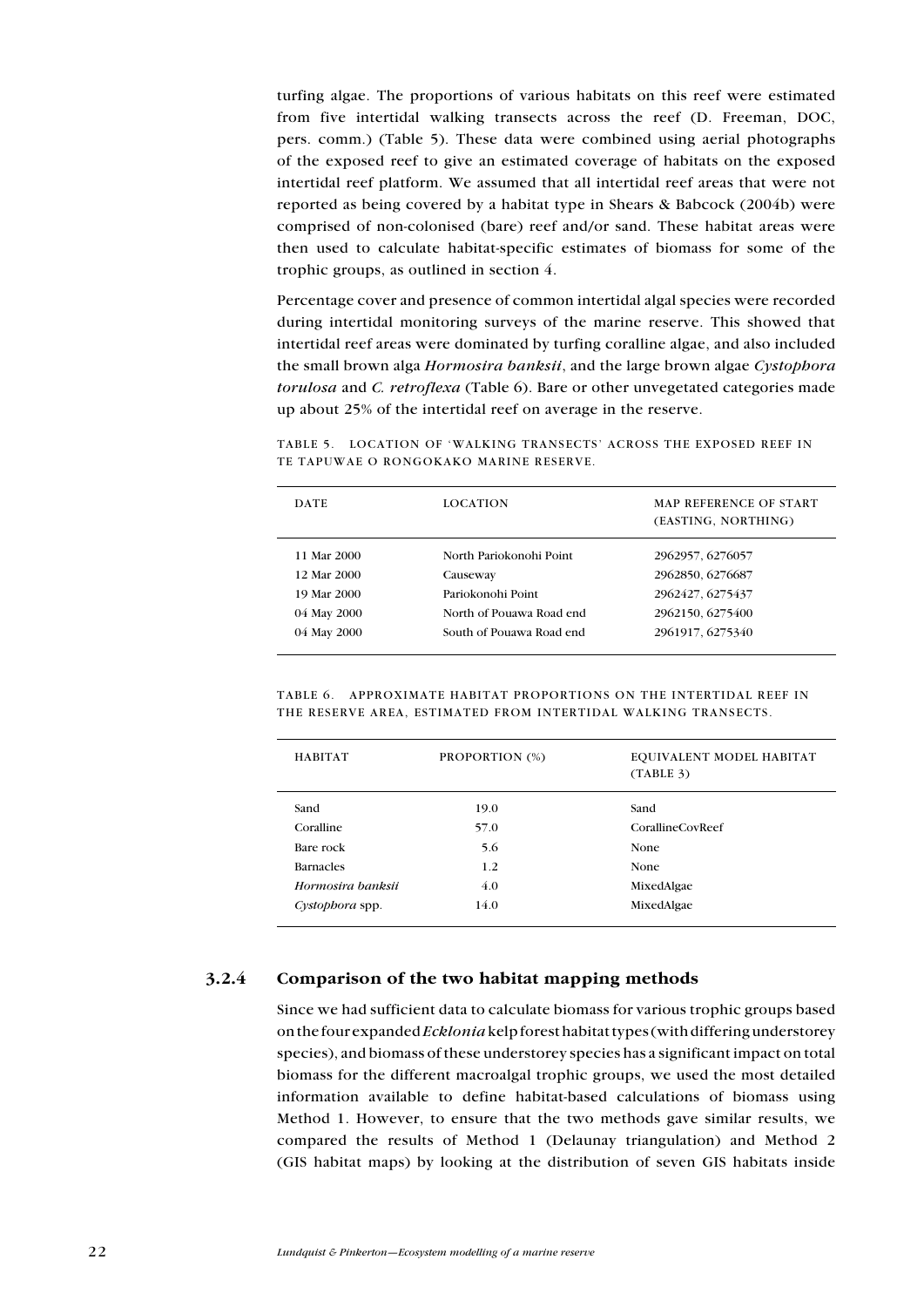Table 7. Comparison between habitat proportions estimated using Method 1 (Delaunay triangulation of subtidal habitat surveys combined with intertidal walking transects) and Method 2 (GIS map from aerial photographs).

|                     | <b>METHOD 1</b><br>(%) | <b>METHOD 2</b><br>(%) | <b>DIFFERENCE</b><br>(%) |
|---------------------|------------------------|------------------------|--------------------------|
| 1. Carpophyllum     | 3.60                   | 3.49                   | 3                        |
| 2. CorallineCovReef | 7.00                   | 7.36                   | -6                       |
| 3. DeepCobbles      | 2.82                   | 2.78                   | 1                        |
| 4. EckloniaForest   | 10.33                  | 10.50                  | $-2$                     |
| 5. MixedAlgae       | 3.50                   | 3.64                   | -5                       |
| 6. SpongeGarden     | 20.12                  | 20.47                  | $-2$                     |
| 7. Sand             | 52.63                  | 51.77                  | 1                        |
| Total               | 100.00                 | 100.00                 |                          |

the subtidal region of the reserve (Table 7). To make the data comparable, the four Ecklonia forest habitat types from the triangulation exercise were lumped into one Ecklonia category, and the triangulation data (subtidal) were combined with walking transect data (intertidal). Differences between the proportions of individual habitats estimated by the two methods were generally very small (< 7%) (Table 7), which gives us confidence that the areas of the various habitats are reasonably well known for Te Tapuwae o Rongokako Marine Reserve.

### Estimation of biomass for groups lacking habitat-specific estimates

For most trophic groups, we lacked local, habitat-specific estimates of biomass, and thus used data from the scientific literature to estimate biomass. We used data for the exact species and from within the model region to estimate biomass, where such information was available. In most cases, however, 'local' information was not available; therefore, alternative information was obtained from other locations from northeastern New Zealand or from congeneric species if speciesspecific information was not available. For most groups, we estimated biomass separately for both hard and soft substrates.

# 3.3 ESTIMATION OF DIET COMPOSITION AND conv e rsion of biomass into carbon

Diet composition for a given species/group refers to the fraction of each trophic group it consumes. This is usually estimated from studies of stomach contents. There was a paucity of site-specific diet composition data, as well as a lack of recent, local and detailed species-specific diet composition data for most species included in the model. Therefore, diet composition estimates were primarily based on one-off surveys from the Hauraki Gulf. Most of the available information was for fish species, with little local information available for most invertebrate taxa. In some cases, point counts of gut contents were used to estimate percentage volume in the diet. Where only presence/absence data were available (usually percentage of guts containing a particular prey item), we used educated guesses and literature descriptions of important diet components to estimate percentage volume of each diet type. Where biomass information was not available, we assumed that literature estimates of volume were equivalent to estimates of biomass of each diet type.

Unassimilated consumption (U) was taken from estimates in previous trophic models (e.g. Christensen & Pauly 1992; Bradford-Grieve et al. 2003). Unassimilated consumption was taken as 0.2 for birds, 0 for bacteria, and 0.3 for other trophic groups.

Various abundance and biomass metrics were converted to a carbon energy budget using available conversion rates from the literature, or estimates based on similar species or trophic groups when data were not available.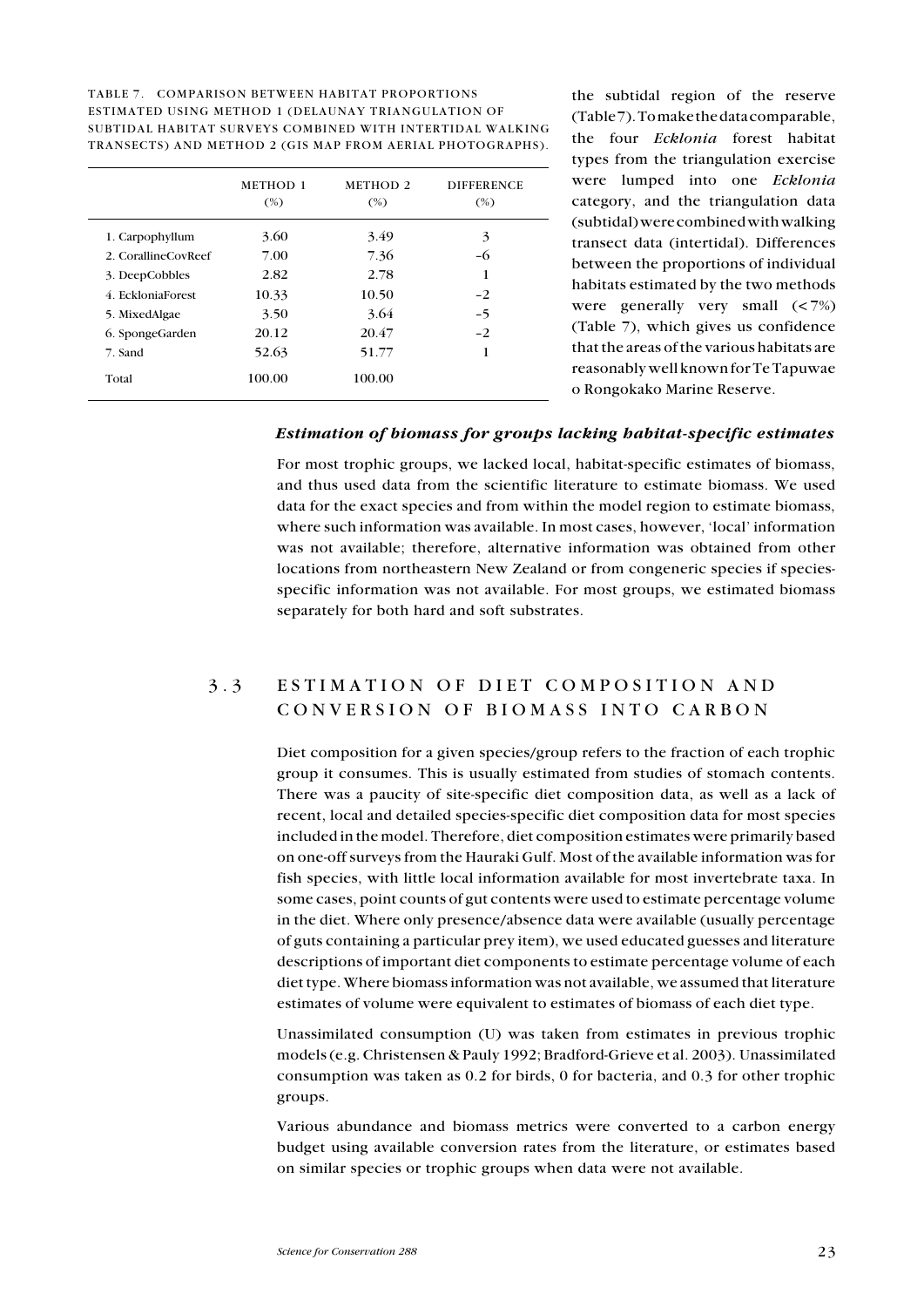# 4. Estimation of trophic group parameters

Here we detail estimates of the trophic parameters (biomass, production, consumption and diet composition) required as input to the ecosystem model. We describe each of the 22 trophic compartments separately, discussing individual species within each compartment as appropriate.

# 4.1 DETRITUS

We combined three potential detrital categories into the more general trophic group of 'detritus': water column detritus, benthic detritus and dead animals/ carcasses. It is important to note that we did not distinguish between 'particulate detritus' and dissolved organic carbon. Detritus includes organisms killed in ways other than direct predation (e.g. old age, disease, starvation or injury).

We assumed that for a given trophic group that has one or more predators, individuals that have been killed by means other than direct predation will still be consumed in the same proportions and by the same fauna as live individuals. For example, we assumed that the same animals that predate live lobsters will also consume dead lobsters. We believe that most organisms die by being predated upon, so this assumption is not likely to be critical to the model results. Dead organisms from a trophic group that has few or no predators within the model (e.g. bird carcasses) are assumed to have been consumed by either generalist predators or benthic bacteria.

Since bait from various fisheries is an input of material, it could be considered as its own trophic group (carcasses). We have not done this here, as the bait input from the scientific tagging programme in the marine reserve is minimal and not a significant contribution to biomass in the system. However, this separate trophic group should be included in other model systems where there are likely to be substantial inputs of bait through various commercial and recreational fisheries. Bait input could also be categorised as detritus, assuming it will be consumed by generalist scavenger organisms.

No measurements of detrital biomass were available for either the water column or benthos of the study area. By definition, detritus does not have either production or consumption rates. In Ecopath, the model is generally allowed to estimate detrital biomass; detritus can then have multiple consumers, providing a balancing constraint for the model. The trophic model used here treats detritus much more simply by only allowing bacteria to consume it. Thus, we assumed that detritivores were actually consuming bacteria (that are consuming detritus) rather than detritus directly, meaning that detritus is balanced within the model but only has one consumer. We chose to do this because there is substantial uncertainty regarding bacterial biomass, production and consumption, and choices of trophic parameters for bacteria can have large impacts on model balancing. There is also additional uncertainty surrounding potential selectivity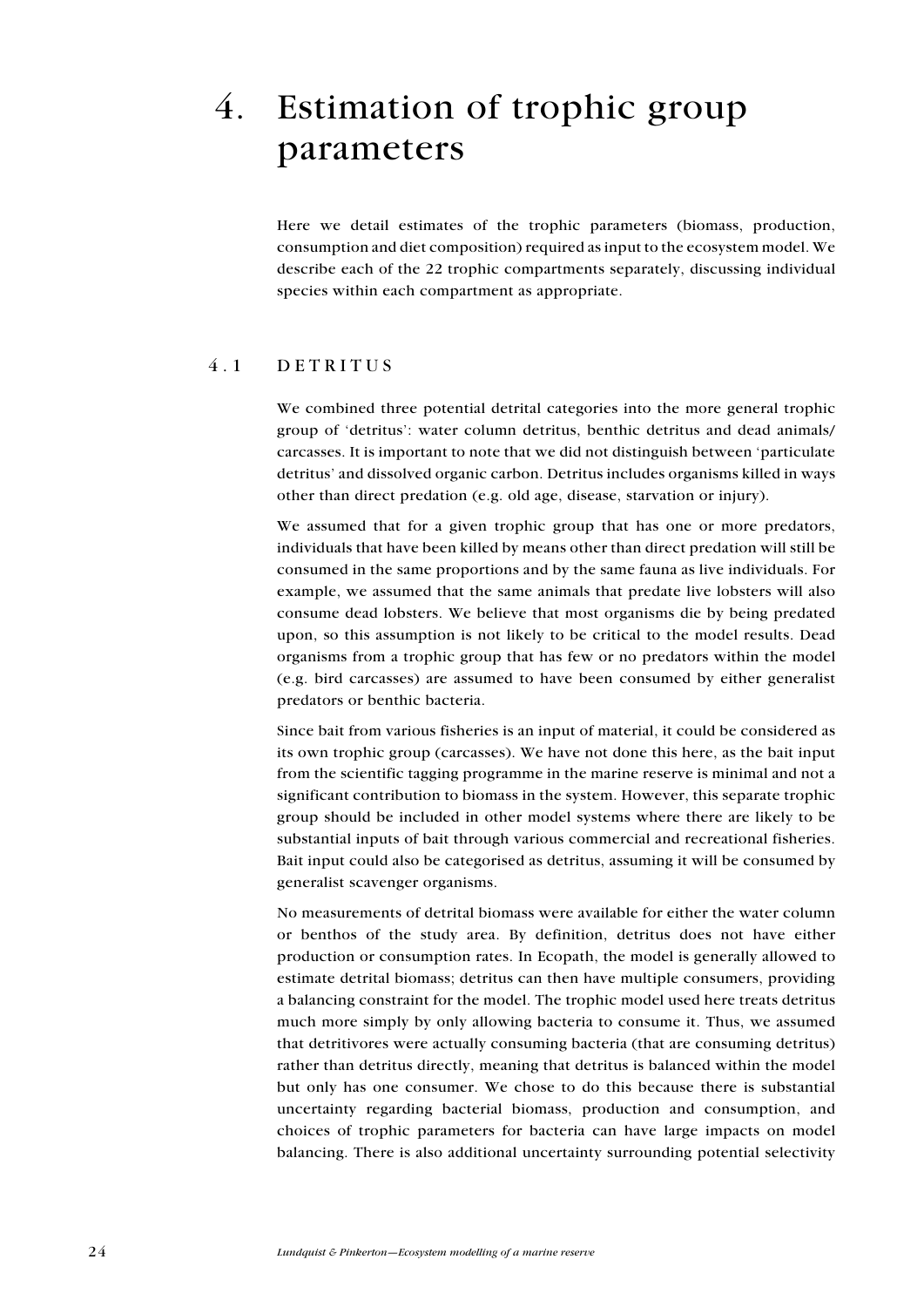in consumption of either detritus or the bacteria feeding on detritus, providing additional challenges for model balancing based on largely unknown parameters. By allowing only bacteria to consume detritus we have, in effect, reduced our uncertainty surrounding bacterial and detrital parameters to one trophic group (bacteria) whilst still including detritivory in the model.

The role of kelp-derived detritus (or particulate organic material) has been studied in other systems, showing that kelp-derived carbon (organic detritus) is taken up into the coastal food web via bacteria and is consumed by benthic suspension feeders (Newell & Field 1985; Duggins et al. 1989). Other studies have shown that there are gradients in intertidal productivity and nutrient concentrations (Bustamante & Branch 1995, 1996), and measurements suggest that 65–70% of the intertidal POM is kelp-derived (Newell & Field 1985; Bustamante & Branch 1996). In the study area, there was no information available to estimate the total contribution to the food web of macroalgal-derived detritus. However, given the high production and biomass of macroalgal trophic groups, we need to gain a better understanding of the fate of kelp-derived detritus. In the future, stable isotope samples within the study area would help to elucidate the exact contribution of kelp-derived detrital material to diets of various trophic groups versus the contribution via direct consumption of macroalgae by grazers. However, at this point we could only include the role of kelp and kelp-derived detritus indirectly, by allowing direct consumption of macroalgae, as well as bacterial consumption of macroalgal detritus (drift algae) and particulate organic matter (via bacterial consumption on the detritus trophic group), which are then transferred into other trophic groups via consumption of bacteria.

# 4.2 BACTERIA

Many coastal trophic models do not explicitly include either benthic or water column bacteria as separate trophic groups, because bacterial biomass, production and consumption are generally poorly known (e.g. Jarre-Teichmann et al. 1997; Arreguin-Sanchez et al. 2002; Rybarczyk & Elkaim 2003; Jiang & Gibbs 2005). We discuss estimates from the literature for both water column and benthic bacteria separately. However, due to uncertainty in estimation of biomass, production and consumption of water column and benthic bacteria in the model region, we combine both categories of bacteria into one trophic group.

#### 4.2.1 Benthic bacteria

No measurements of benthic bacterial biomass and production are available for the study area. It is likely that benthic bacterial biomass and productivity will vary with season and depth, due to variation in detrital supply to the benthos from the water column as a result of changes in the production of both pelagic primary producers (e.g. phytoplankton) and benthic producers (e.g. kelp-derived detritus, as discussed in section 4.1) in the water column. Bacterial biomass on the Chatham Rise was estimated to be about  $1.5 \frac{\text{g}}{\text{m}^2}$  to a sediment depth of 15 cm (M. Pinkerton, NIWA, unpubl. data). These measurements did not take into account the proportion of the total bacterial biomass that is viable.